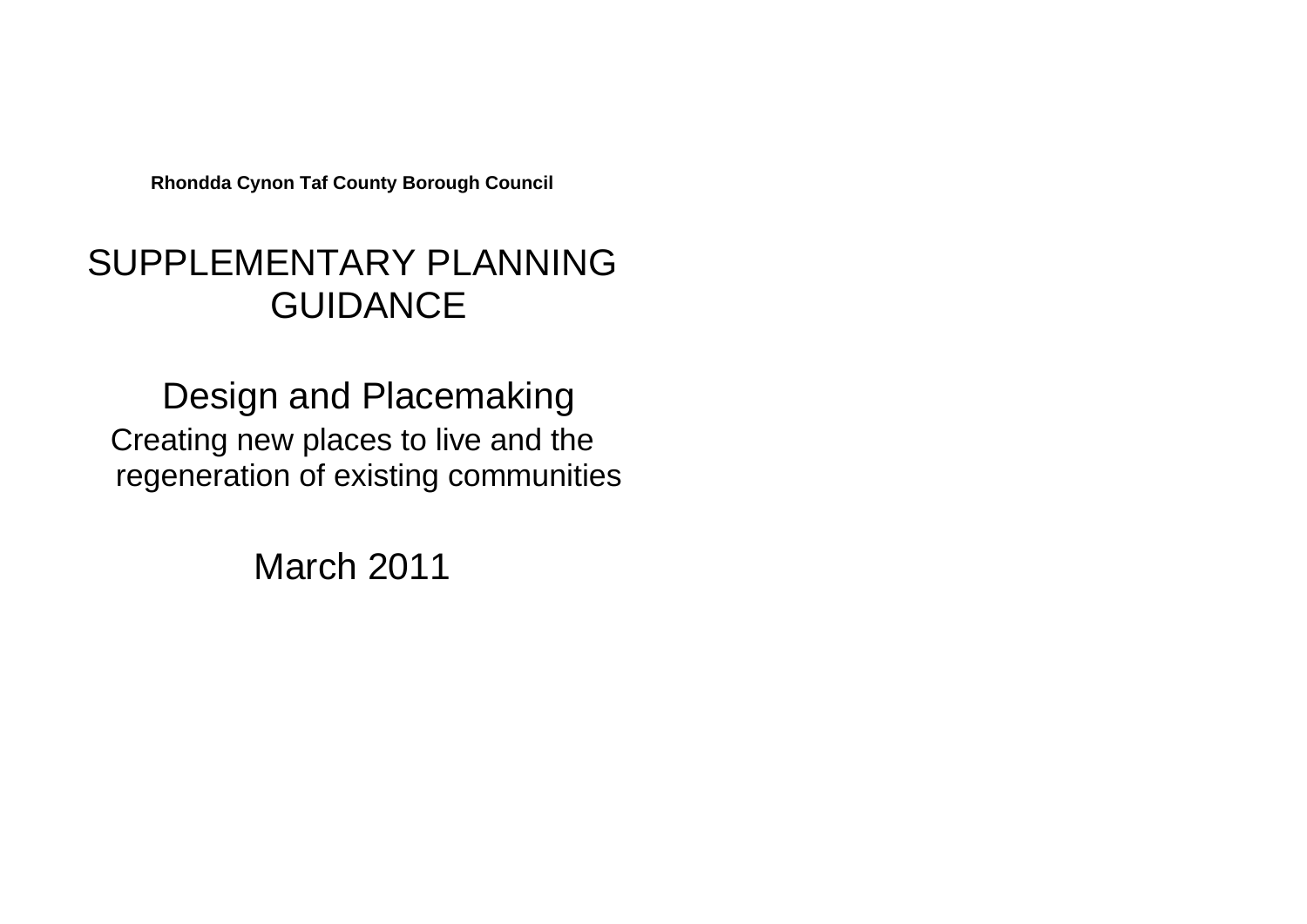# **Contents**

- **Introduction**
- **Policy Context**
- **Sustainable place making principles**
- **Planning Requirements**
- **Conclusion**
- **Appendices**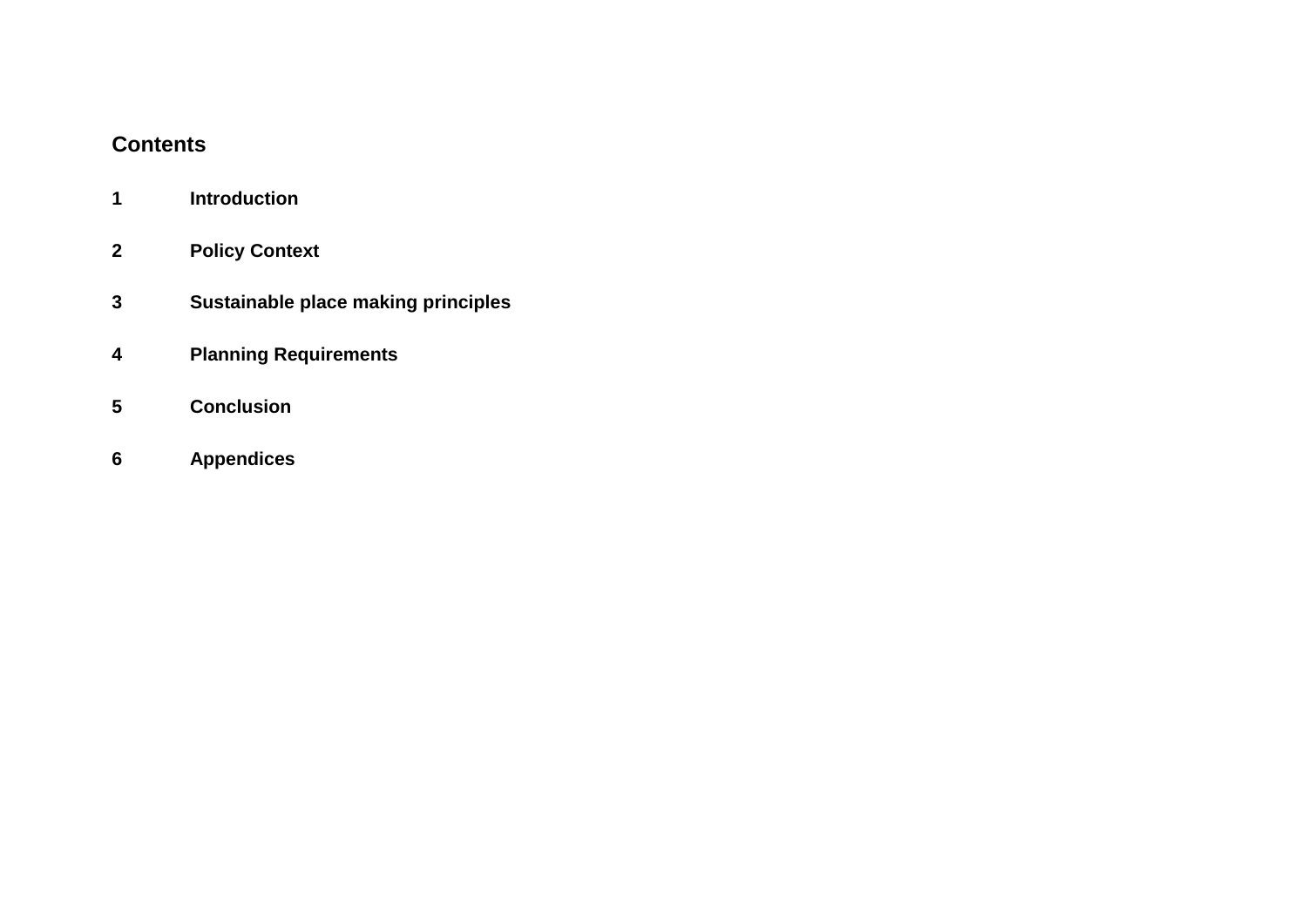# **1. Introduction**

- 1.1 Good design is a key aim of the planning system and Planning Policy Wales requires that Development Plans provide clear policies setting out design expectations. Technical Advice Note 12 (TAN 12) [2009] gives advice on how good design may be facilitated within the planning system.
- 1.2 This document has been designed as a practical tool to be used as supplementary planning guidance to meet the requirements of PPW and convey the design implications of TAN 12 to anyone proposing new residential development. It is a requirement that applications for residential development are accompanied by a 'Design and Access Statement'. This document therefore also clarifies the issues a Design and Access Statement for new residential development should address.
- 1.3 The document seeks to clarify the fundamental design issues and how to address them by: describing the key objectives of residential design and providing guidance on how they may be achieved; describing the design process which should be followed to adequately address each objective; and providing information on how to submit a planning application to demonstrate how the requirement of good design has been addressed.
- 1.4 Local authorities are also required to have due regard to crime and disorder prevention in the exercise of their functions under Section 17 of the Crime and Disorder Act 1998 and consider the issue of accessibility for all including the needs of those with visual and hearing impairments and those with limited mobility, at an early stage in the design process. This document addresses these issues and aims to promote safe inclusive environments through good design.
- 1.5 Design is only one consideration when making a decision to approve or refuse an application for planning permission. In addition to addressing the requirements of this guide development proposals will need to demonstrate compliance with the LDP and other material considerations and in some cases be accompanied by a formal Environmental Impact Statement.
- 1.6 This document is adapted from the document "A Model Design Guide for Wales" which was prepared on behalf of the Planning Officers Society for Wales.
- 1.7 This document sets out placemaking and design guidance aimed at raising the standards of development to help deliver new sustainable communities and to ensure that new development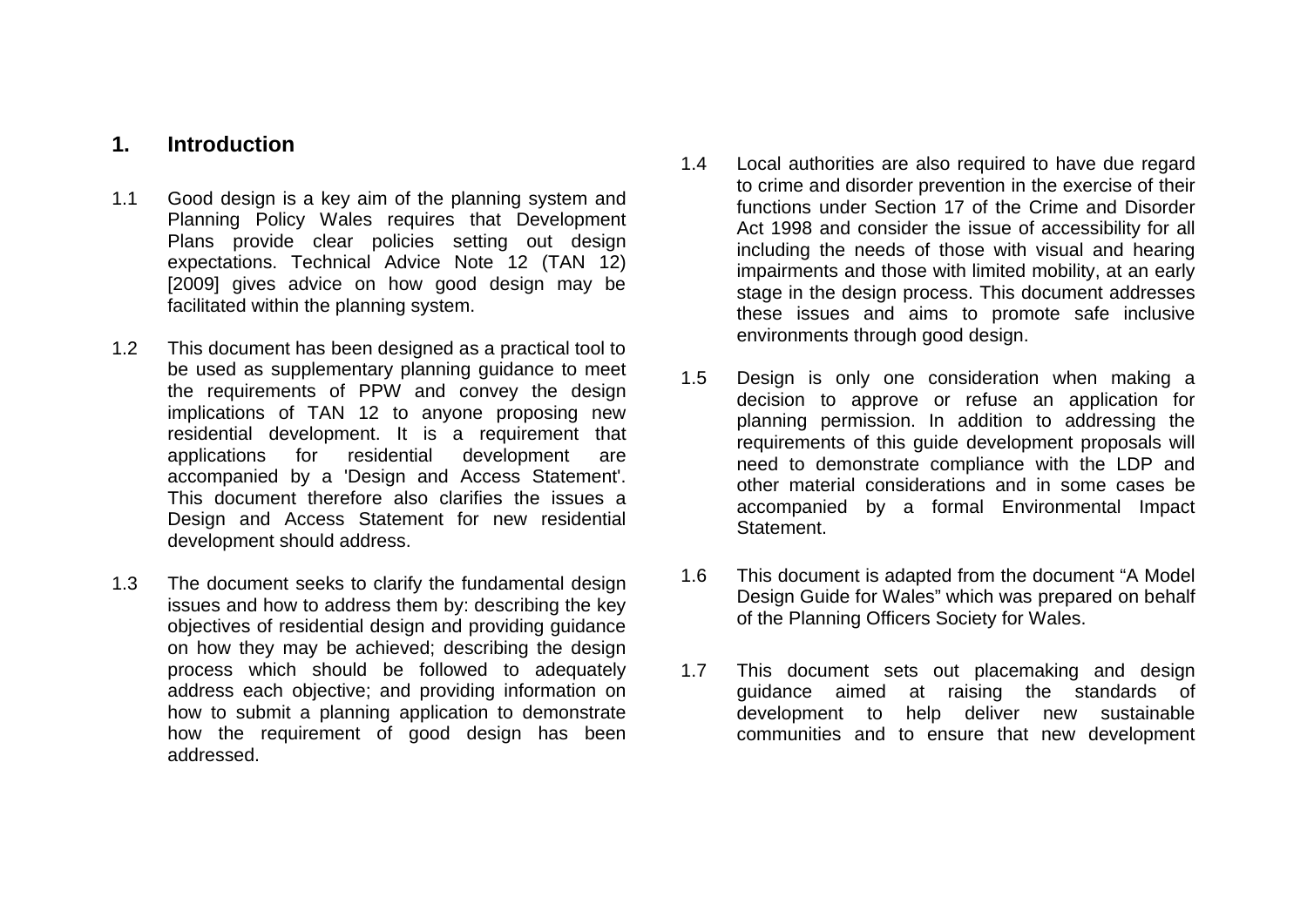makes a positive contribution to regenerating existing communities in Rhondda Cynon Taf.

- 1.8 The document has two main elements: design guidance for place making and a process manual for planning and designing places.
- 1.9 It is relevant to all those involved in the process of planning, building and maintaining new residential and mixed use areas in Rhondda Cynon Taf. This includes landowners, developers, house builders, housing associations and the many public and private agencies whose actions and operations influence the way that places look and function.
- 1.10 This document is not a manual of 'standards' to be applied rigidly, nor is it a substitute for using a skilled designer

#### **Structure of the document**

1.11 This document is set out in a similar way to the other SPGs produced by the Council. The document sets out the policy context for securing well-designed places, outlines the current issues within Rhondda Cynon Taf and then lists a set of guidance notes which are intended to provide developers and officers principles on which all development within the County Borough should be based.

# **2. Policy Context**

# **2.1 Current Rhondda Cynon Taf issues**

# 2.1.1 **Legacy of community building**

Rhondda Cynon Taf has a legacy of community building dating back to Victorian times. While the pits were being sunk, workman's clubs, chapels, shops, and schools were being constructed alongside terraced housing. The results were sustainable communities based around dense walkable neighbourhoods with all the necessary community provision. Although the pits have long vanished the strong communities, which related to these still exist. The aim is not to return to the Victorian age, but developments from this period do offer a number of useful lessons about designing for people, which are supported by current best practice.

# 2.2 **Existing communities**

It is acknowledged that Rhondda Cynon Taf has a number of deprived communities. There is a role for new development to help regenerate these areas through the construction of new dwellings, improving the existing stock and through the provision of new and improved facilities.

2.2.1 The LDP allocates land for the construction of 14,385 new homes in Rhondda Cynon Taf between 2006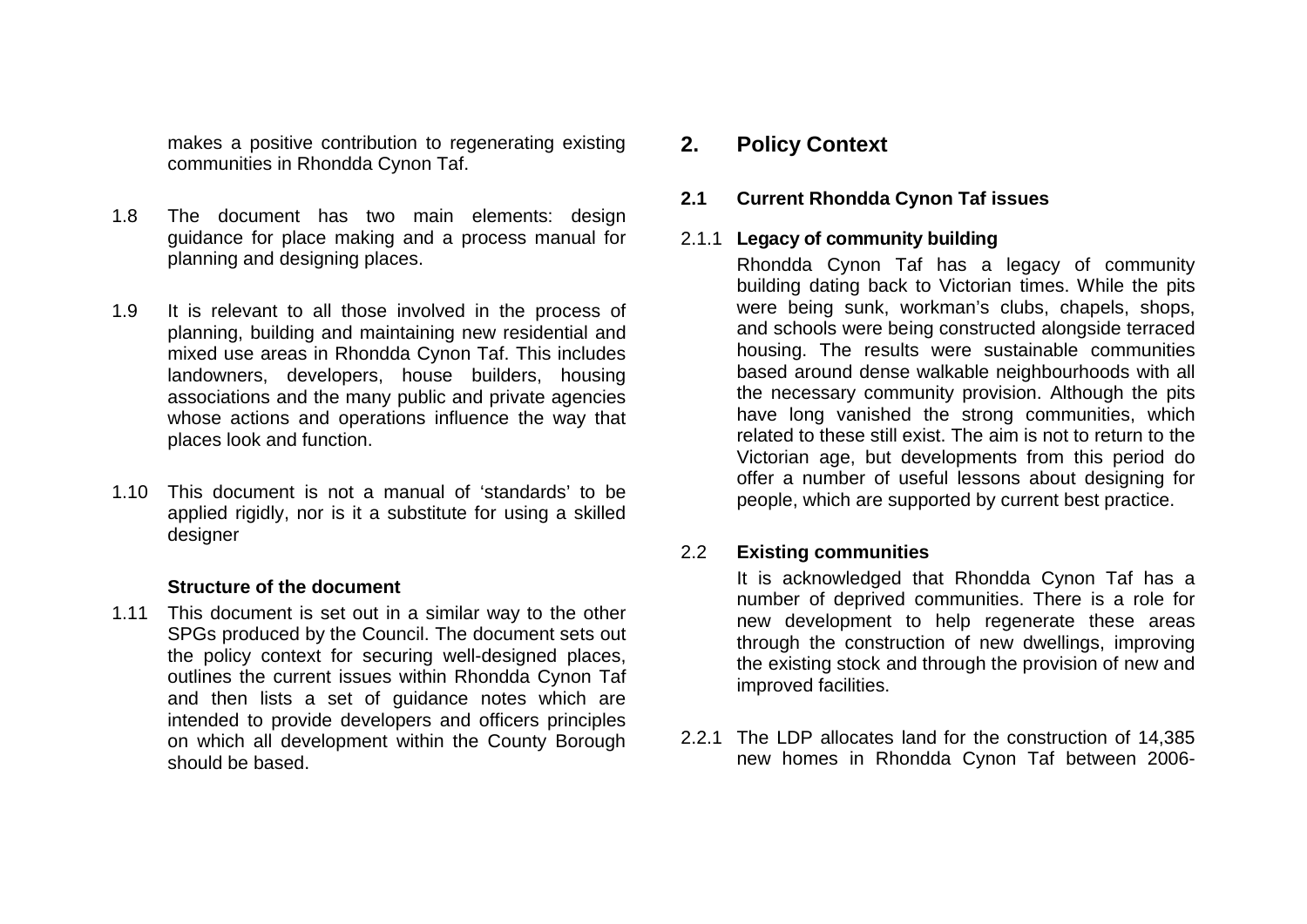2021. The LDP also commits to the maintenance and creation of sustainable communities throughout the County Borough.

#### 2.3 **Strategic issues**

Local planning authorities are required to undertake their functions with a view to contributing to the achievement of sustainable development. It is widely acknowledged that the regeneration of existing communities and creation of new sustainable communities should be a key element of new LDPs.

- 2.3.1 In order to do this it is essential to deliver the right houses in the right places and these should be supported by the necessary social infrastructure and employment opportunities. The role of housing led regeneration must also be acknowledged to increase diversity and mix of accommodation in existing areas and to provide or make contributions to new or improved community facilities.
- 2.3.2 In order to meet the housing land requirements the LDP has identified 8 Strategic and 39 Non-strategic allocations throughout the County Borough. This document, along with others, provides guidance that is applicable to these strategic sites and the non-strategic housing allocations.

# 2.4 **Rhondda Cynon Taf Local Development Plan (2006- 2021)**

This document should be read in conjunction with the policies and guidance that are set out in the LDP.

2.4.1 The LDP recognises need for, and benefits of delivering sustainable communities:

> *'In delivering the housing requirement identified, the strategy focuses opportunities for additional housing in sustainable locations as defined by Policy AW 2. The scale of proposals has been based on an appraisal of locations to determine their suitability to accommodate growth having regard to existing social and physical capacity, the presence of environmental constraints, and the extent to which development can provide, or compensate for necessary additional social or physical infrastructure. The strategy recognises the important role that the use of previously developed land can play in regenerating communities in Rhondda Cynon Taf. Where possible the development of brownfield land will take preference over the use of greenfield land. There are however, a number of factors that guide against the use of previously developed land in all instances; these include locational considerations, biodiversity, and flooding. The availability of 'developable' brownfield land in Rhondda Cynon Taf is a finite resource and it is clear that it cannot accommodate the growth requirements of the County Borough. The development*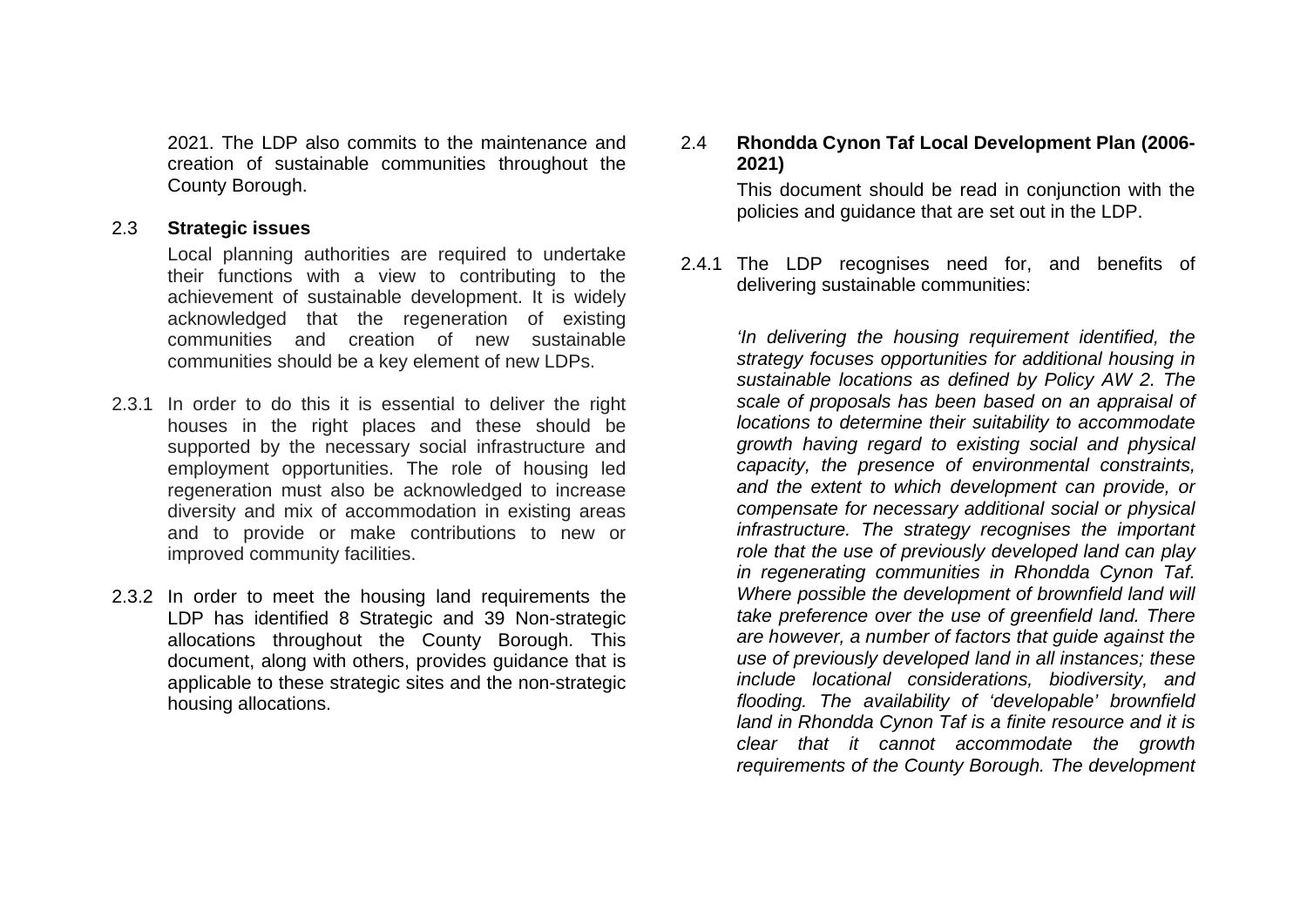*of brownfield and greenfield land will therefore be necessary to the strategy of the Plan.'*

(Paragraph 4.44, Local Development Plan 2006-2021)

- 2.4.2 Community regeneration aims are important in the County Borough, and of particular significance in the Northern Strategy area, which has suffered from higher levels of deprivation and out-migration. There is a need to ensure development takes place in a way which is both sustainable and benefits the wider communities of Rhondda Cynon Taf as a whole.
- 2.4.3 An emphasis will be placed on maintaining and creating sustainable communities throughout the County Borough. In order to achieve this. the LDP will provide a framework for the creation and enhancement of sustainable communities by:
	- Ensuring that efficient use is made of land to meet anticipated needs and aspirations of existing and future communities;
	- Achieving an improved sense of place and integrating into an existing community by basing the design philosophy on the best aspects of the local area to reflect future needs;
	- Achieving provision of an appropriate mix of housing, employment, and leisure development in accessible locations, which will benefit wide sectors of the local community.

(Para 6.36 LDP 2006-2021 Preferred Strategy)

2.4.4 The following policy is set out in the LDP. This SPG is supplementary to the LDP and principally this policy:

**Policy AW 6 – Design and Placemaking**

**Development Proposals will be supported where:-**

- **1. They are of a high standard of design, which reinforces attractive qualities and local distinctiveness and improves areas of poor design and layout;**
- **2. They are appropriate to the local context in terms of siting, appearance, scale, height, massing, elevational treatment, materials and detailing;**
- **3. In the case of extensions to buildings, they reflect, complement or enhance the form, siting, materials, details and character of the original building, its curtilage and the wider area;**
- **4. In the case of proposals for new and replacement shop fronts and signage, they make a positive contribution to the streetscene;**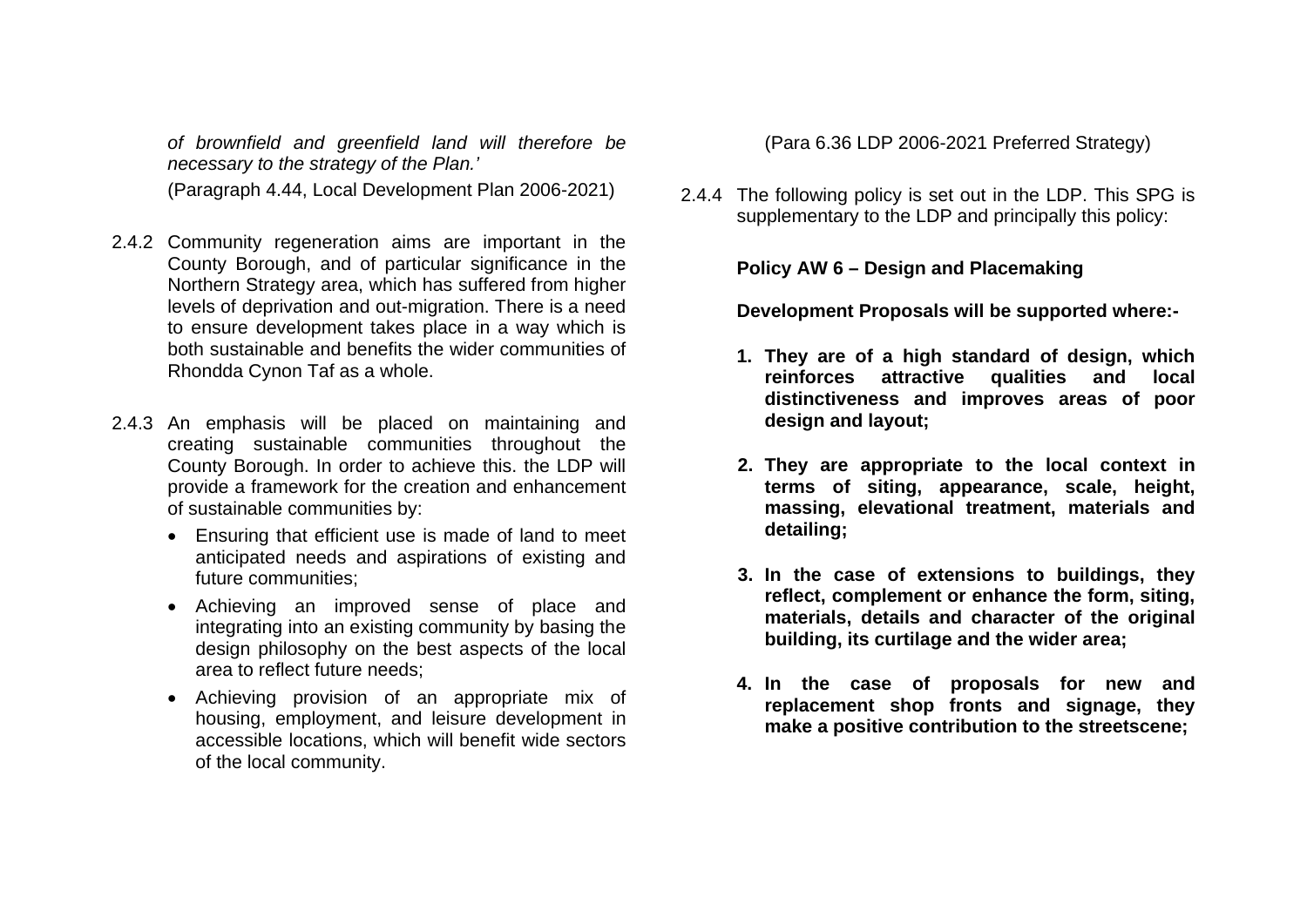- **5. In the public realm and key locations such as town centres, major routes, junctions and public spaces, the character and quality of the built form is to a high standard of design;**
- **6. They include public art;**
- **7. Landscaping and planting are integral to the scheme and enhance the site and the wider context;**
- **8. They include an integrated mixture of uses appropriate to the scale of the development;**
- **9. They include the efficient use of land, especially higher-density residential development on sites in proximity to local amenities and public transport;**
- **10.Open space is provided in accordance with the Fields in Trust Standards;**
- **11.A high level of connectivity and accessibility to existing centres, by a wide range of modes of sustainable transport;**
- **12.Schemes incorporate a flexibility in design to allow changes in use of buildings and spaces as requirements and circumstances change;**
- **13.The development reflects and enhances the cultural heritage of Rhondda Cynon Taf;**
- **14.The design protects and enhances the landscape and biodiversity;**
- **15.The development promotes energy efficiency and the use of renewable energy; and**
- **16.The design promotes good water management, including rainwater storage, sustainable urban drainage, porous paving etc.**

**Developers will be required to submit comprehensive masterplans for residential proposals of 50 dwellings and over; for commercial developments of 10,000m2 and over; and for schemes where the Council considers the issue of place making can only be fully considered through the submission of a masterplan. Masterplans must have regard to the need to create high quality, sustainable and locally distinct places.**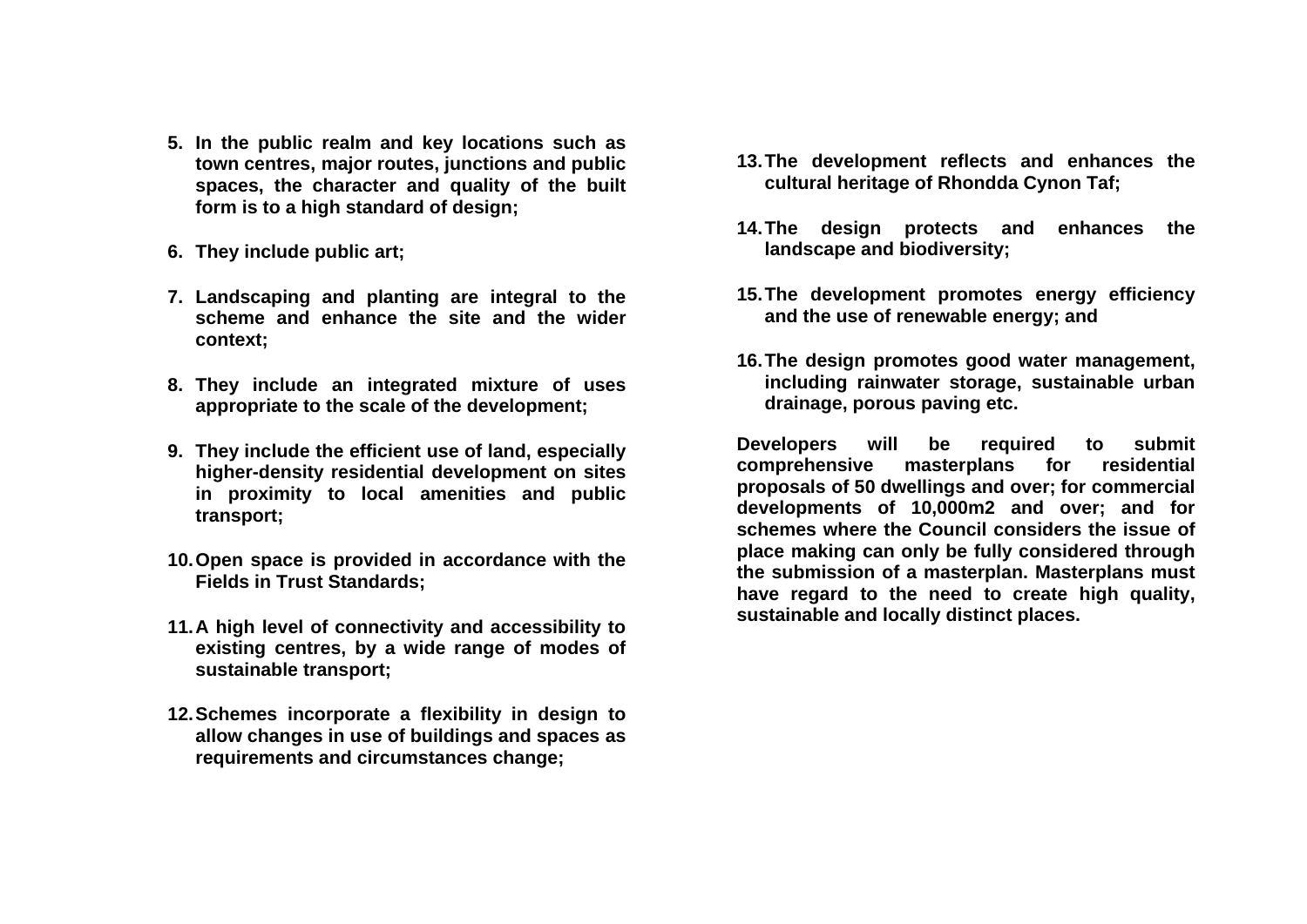#### **2.5 Design and Access Statements**

- 2.5.1 Since 1 June 2009 Design and Access Statements (DAS) have been a compulsory element of **all residential** planning applications. The Council will not be able to validate planning applications until a satisfactory DAS has been submitted. The Welsh Assembly Government has produced guidelines on what these documents should contain which can be found in Welsh Statutory Instrument 2009 No.1024 (W.87).
- 2.5.2 A DAS should show that the objectives of good design have been considered from the outset of the development process. The DAS will also assist the Council and local community by providing a clear understanding of the proposal. The DAS must consider the following aspects-
	- Environment Sustainability
	- Movement
	- Character
	- Community Safety
	- Access
- 2.5.3 The DAS should clearly demonstrate how the proposed development has taken into account these themes and how this has been followed through to the concept and detailed design for the scheme. The context of a site must be appraised and the DAS must demonstrate how

the design of the development has taken into account the appraisal of the context. Technical Advice Note (TAN) 12: Design sets out the Welsh Assembly Government's guidance in respect of design in all development in Wales.

2.5.4 The DAS is a living document and should tell a story. Design and access should not be seen as separate subjects.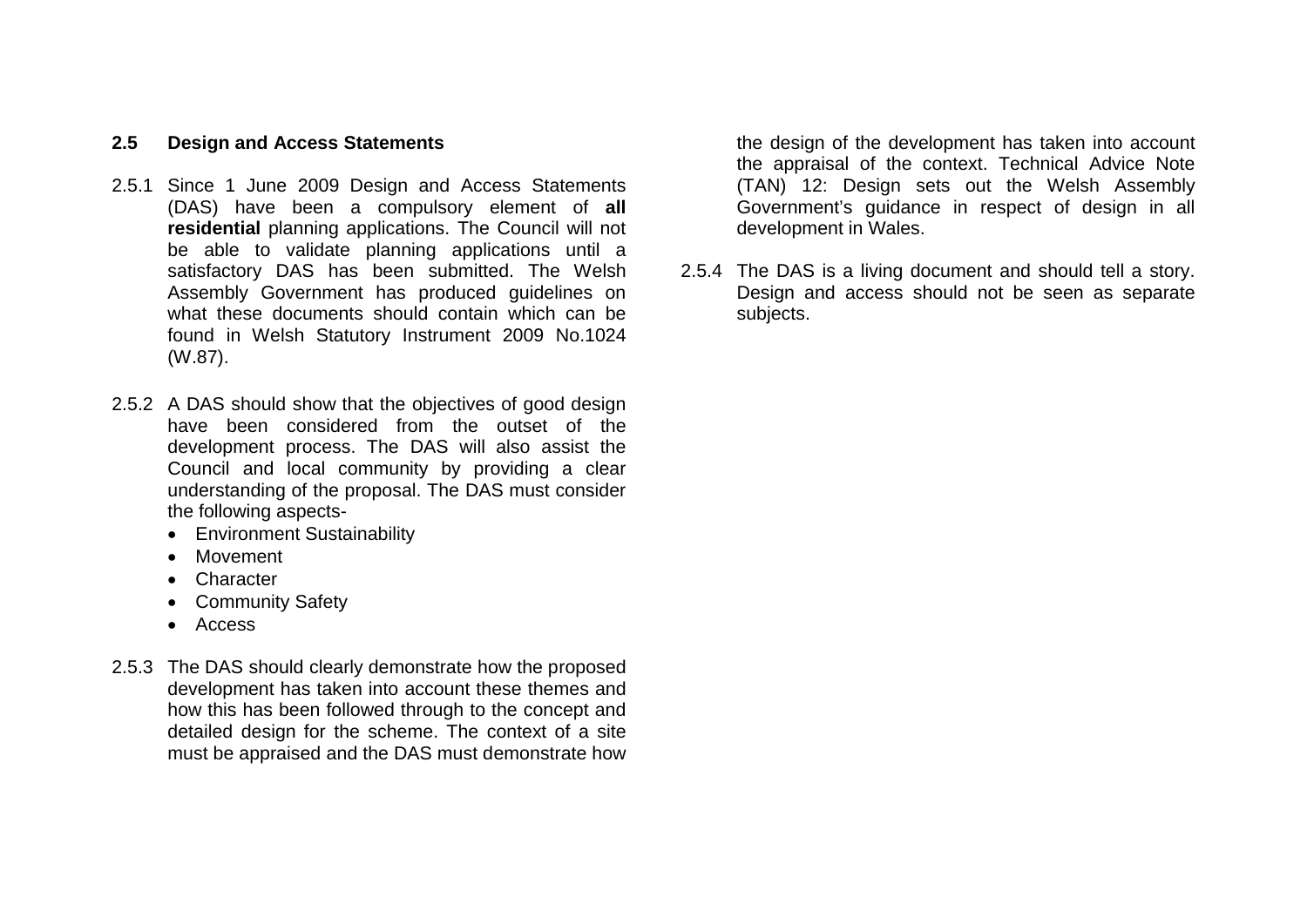# **3. Sustainable Place Making Principles**

- 3.1 This section sets out the key principles for sustainable place making based on existing guidance and best practice (Shaping Neighbourhoods' document, TAN12, By Design etc) and considers these with regard to local issues set out in this section. This guidance compliments that set out at a national level and relates the national guidance to the local context.
- 3.2 The overall aim is to create well connected, walkable neighbourhoods which contain an integrated mix of uses, make efficient use of land, are structured around a series of pedestrian orientated neighbourhoods and have a distinct sense of place.

#### **3.3 Ensuring that all development is sustainable**

- 3.3.1 New residential development should be as sustainable as possible. Occupiers of new residential units should be able to live comfortably, with easy access to jobs, shops and services by a choice means of transport, and access to open and natural greenspaces.
- 3.3.2 Sustainable developments should be resource efficient and future proof. Socially mixed development and walkable neighbourhoods offer a greater chance of social interaction and a variety of housing types

allowing residents to stay in a community as their personal circumstances and lifestyle change.

- 3.3.3 The development of Strategic Sites also has potential to help address deficiencies in existing community facilities in the local area. This could be an injection of funding to an existing facility, generation of additional custom from the new development or a completely new facility on or off site.
- 3.3.4 The walkable neighbourhoods built today will still be standing in 100 years time just like the Victorian legacy which makes up much of Rhondda Cynon Taf. We cannot predict what future requirements will be, but we can build in flexibility to respond to future needs. For example, floorplates and storey heights of residential buildings close to local centres could be designed with possible future conversion in mind.

# **3.4 Respecting the traditional local character**

3.4.1 The Valleys have a distinct urban character due to the rapid growth of the area in the late  $19<sup>th</sup>$  century and early  $20<sup>th</sup>$  century. Local materials were used in these buildings and the layout of communities was often determined by the steep hillsides and industry the settlements supported. It is considered important that new development respects and addresses this unique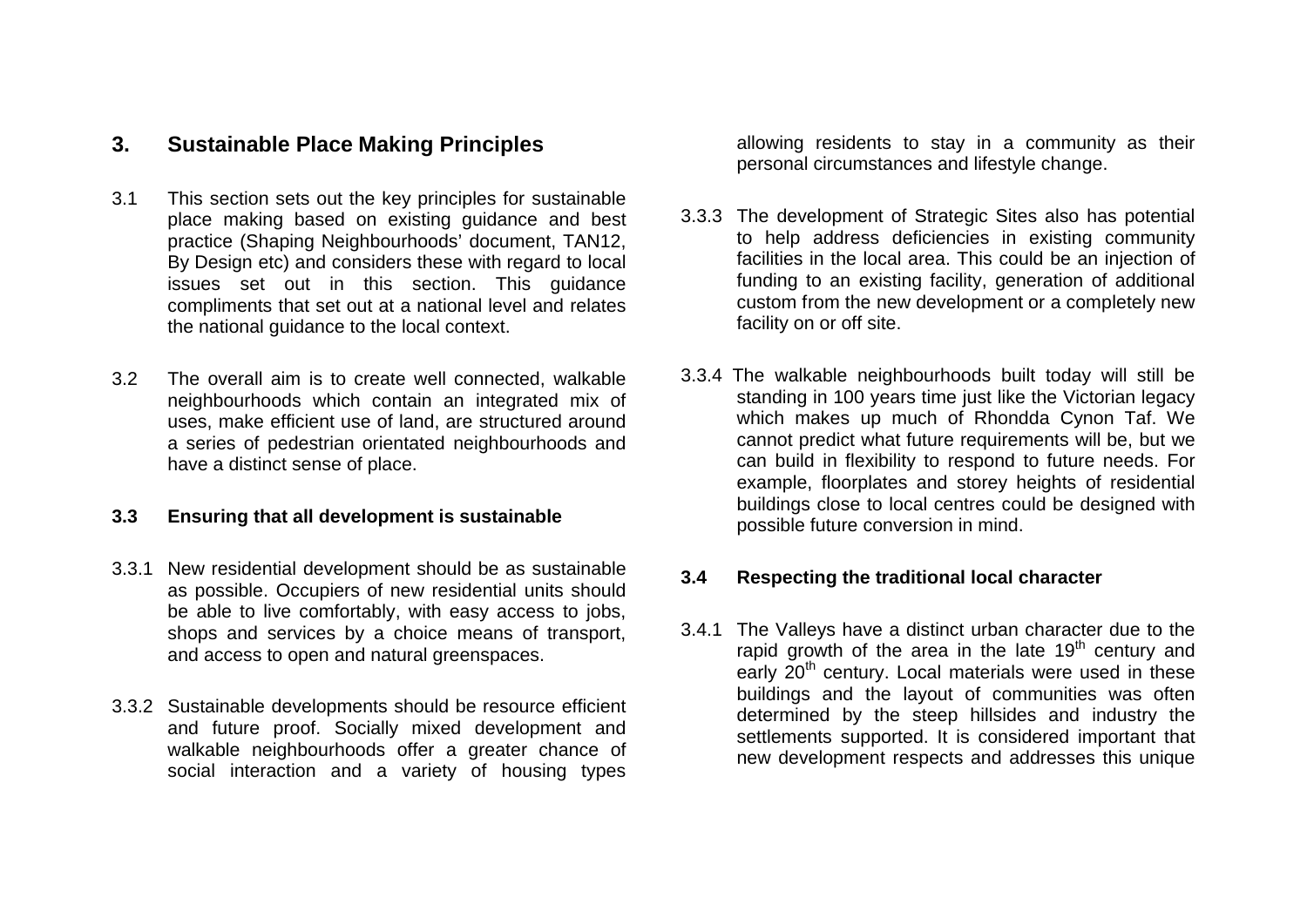character. This does not mean that all new dwellings should mimic the typical Valleys terrace but should take inspiration from their design and the traditional materials used. For example in the Valleys, a building of any size can reflect the widespread characteristic of modest elevations with emphasis at openings, the positive relationship to the street and the use of bold colours in contrast to the natural colours of walls.

- 3.4.2 Within the County Borough there are differences in the character of the built environment. A survey of the location surrounding a site would establish the existing quality and value of the existing built up area and which features should influence the design of development.
- 3.4.3 There may be situations where there is a less defined character in existence in an area, which can be difficult to reflect in to a new development site. In this case, it may be necessary to examine historical information in order to identify any positive characteristics, which existed historically. If this proves unsuccessful then an opportunity exists to improve the quality of the area by establishing a new contemporary character using traditional materials.
- **3.5 Ensuring that the topography of Rhondda Cynon Taf is respected and that the best use of slopes is achieved**
- 3.5.1 To a large extent the existing urban areas of the County Borough are defined by the topography of the area. The hilly character containing deep valleys with steep valley sides and plateaued hilltops create challenges for developers, however this landscape can help create distinctive neighbourhoods.
- 3.5.2 The greatest concern is achieving a quality neighbourhood without the use of large visible and intrusive retaining walls and left-over land. Many sites will be extremely visible from a number a viewpoints, often a few miles away, and therefore care will need to be taken in assessing the impact of any new development.

# **3.6 Providing a choice of housing types with access to open space and quality living environments**

3.6.1 The history of Rhondda Cynon Taf has greatly influenced the type of residential development available for the local population. For many, especially in the Rhondda and Cynon Valleys, the terraced house is the standard house type. This house type helps create the character of the area and new houses should take their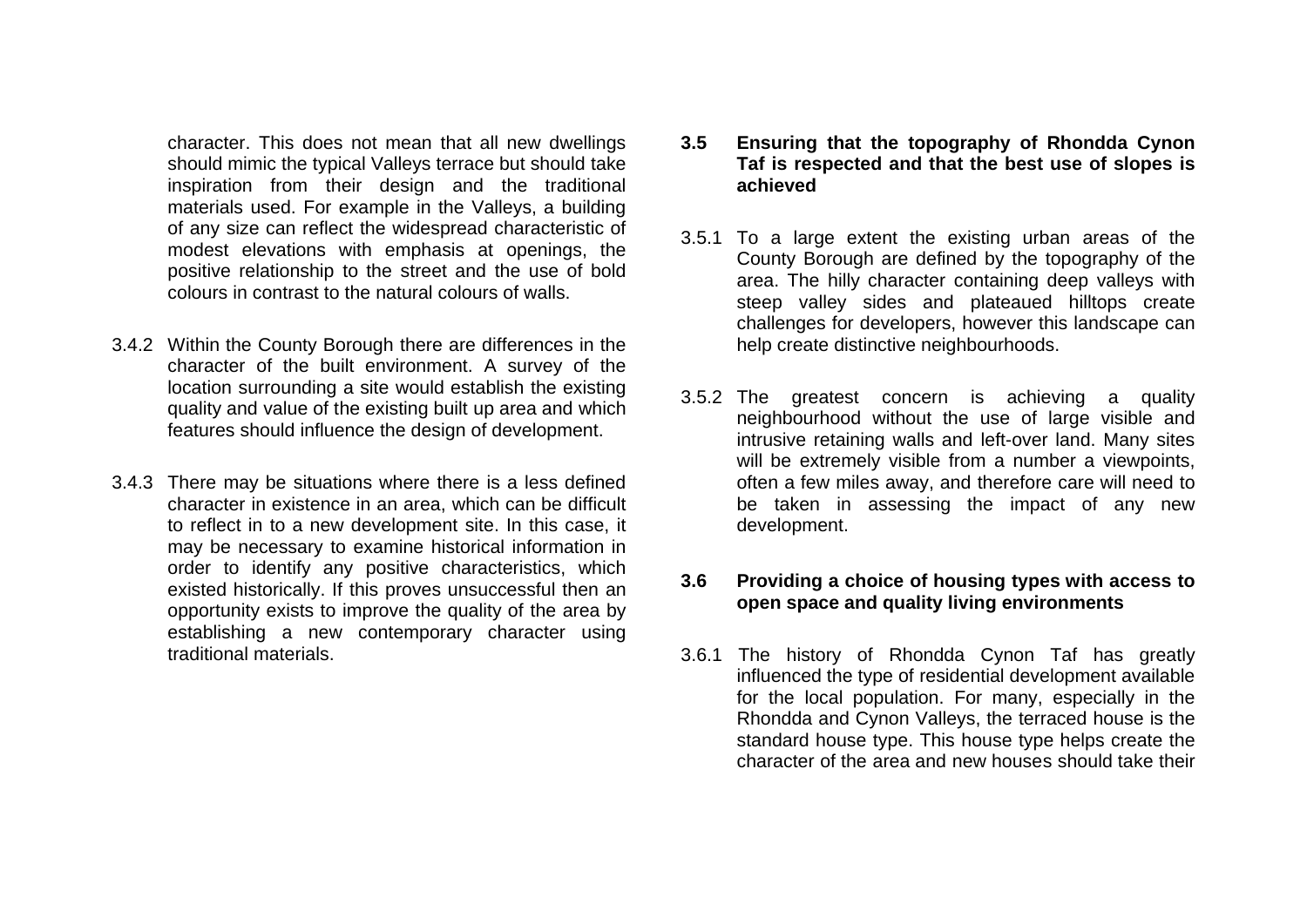design inspiration from these, but this does not mean that all new houses have to be terraced.

- 3.6.2 To ensure mixed communities are accommodated and that the local population have a choice of appropriate housing, different housing needs such as family, student, retirement, elderly and sheltered accommodation need to be considered.
- 3.6.3 Occupiers should expect to live in areas which have quality, easily accessible and secure open and public spaces nearby. Dwellings should provide adequate space for people's living needs both inside and outside.
- 3.6.4 Open spaces should be focal areas in the overall structure and recognisable places in their own right. Open spaces within new developments can play a major role in creating a sense of place, especially on larger sites. Dwellings and other buildings must face onto them to provide supervision, surveillance, and a quality backdrop. In these instances, the emphasis should be on key frontages designed as a unified composition. Open spaces must not be leftover areas in the corner of the site, or hidden away behind back fences.
- 3.6.5 Occupiers should expect to be able to personalise the front of their properties to a degree and expect an

adequate level of privacy. Residents have a greater expectation of privacy in rear gardens

# **3.7 Accommodating parking and highways appropriately and sensitively**

- 3.7.1 There can often be a conflict with accommodating adequate parking, highway space, pedestrian only space and safe, walkable, sustainable development. Many post-war developments have been dominated by highways and the use of the car as the principle means of transport. In the past, highway requirements have had a significant impact upon the layout, appearance and functioning of residential developments. This is acknowledged by Manual for Streets.
- 3.7.2 However, Manual for Streets has introduced a step change and emphasises the need to create places primarily for people by:
	- Dispersing traffic, safely and at slow speeds (20mph)
	- Firstly designing places and then accommodating vehicle movements
- 3.7.3 This means that once a connected network of streets and spaces has been established along with the place function of each area, the highway requirements can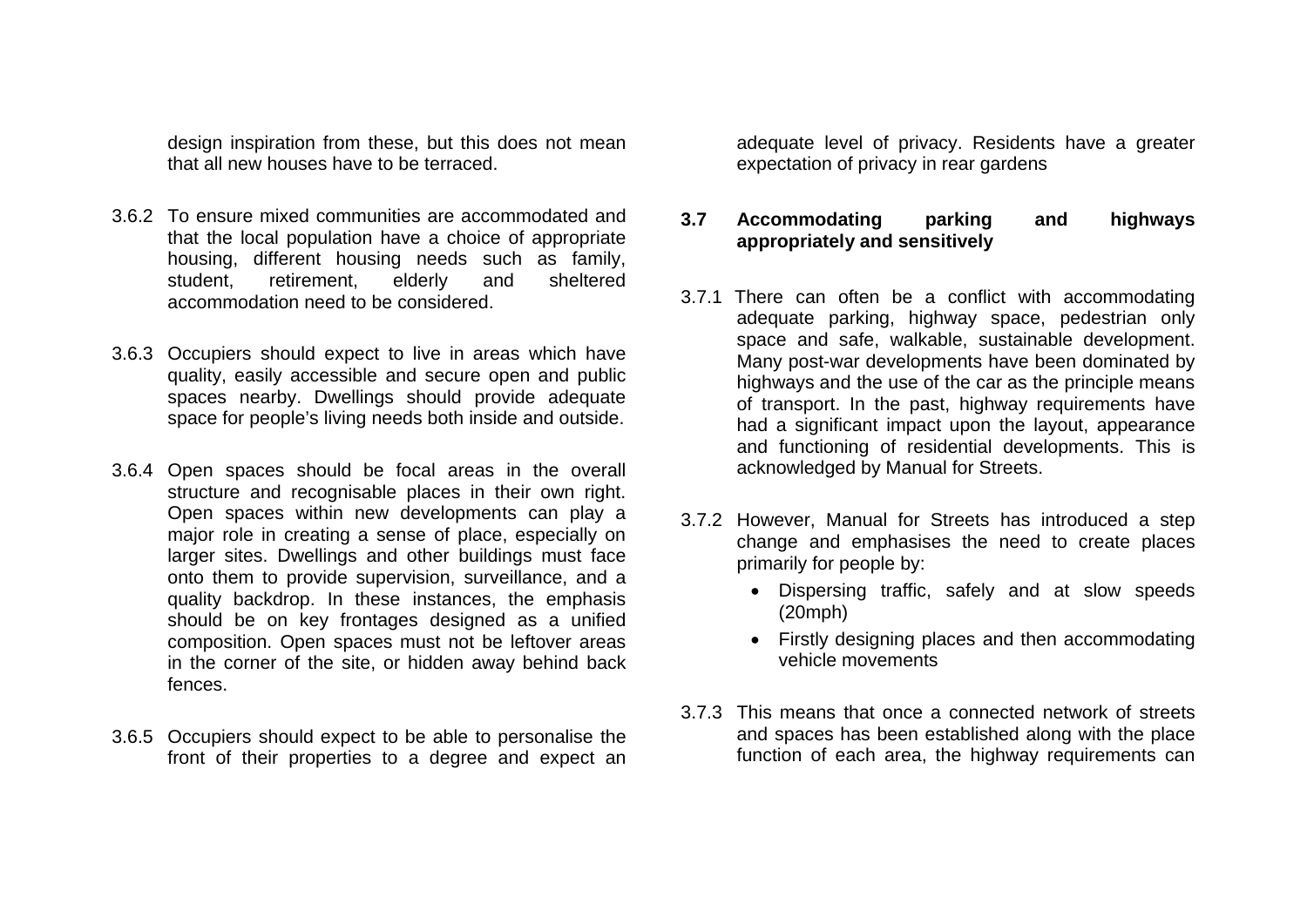then be incorporated. Although highway safety is an important consideration, it is no longer acceptable for highway requirements to dominate a scheme.

- 3.7.4 As Manual for Streets indicates, streets are places primarily for people. Social life is concentrated on streets – they are places for meeting, playing and relaxing, not just the sole preserve of vehicles.
- 3.7.5 Given the scale of future development across Rhondda Cynon Taf, there may be opportunities to create new Home Zones. It may also be possible to create schemes based on Home Zone principles without formal designation.
- 3.7.6 On and off-street parking can have a significant impact on the quality of residential development, and the desire to provide parking as close as possible to front doors without parked cars and driveways dominating the street scene is one that developers must adequately balance.
- **3.8 Creating walkable neighbourhoods with links to existing centres and an emphasis on sustainable modes of transport**
- 3.8.1 Walkable neighbourhoods with good links to the existing built-up surroundings encourage residents to ditch the car in favour of walking and cycling to jobs, schools, shops and services. It increases social interaction in the street, reducing pollution from vehicles and traffic congestion and can help reduce crime and anti-social behaviour as more residents passively patrol their neighbourhood.
- 3.8.2 Walkable neighbourhoods can typically compromise up to 800 units or 2000 people, however the concept is equally applicable to smaller sites. For example, a small site could provide a new direct link between an existing community and local facilities, or provide local facilities in a central accessible location, which are lacking at present.
- 3.8.3 The importance of understanding and responding to the context of a site is a fundamental element of creating places. New development at any scale should not be viewed in isolation but looked at in terms of its wider surroundings and its impact on the County Borough as a whole.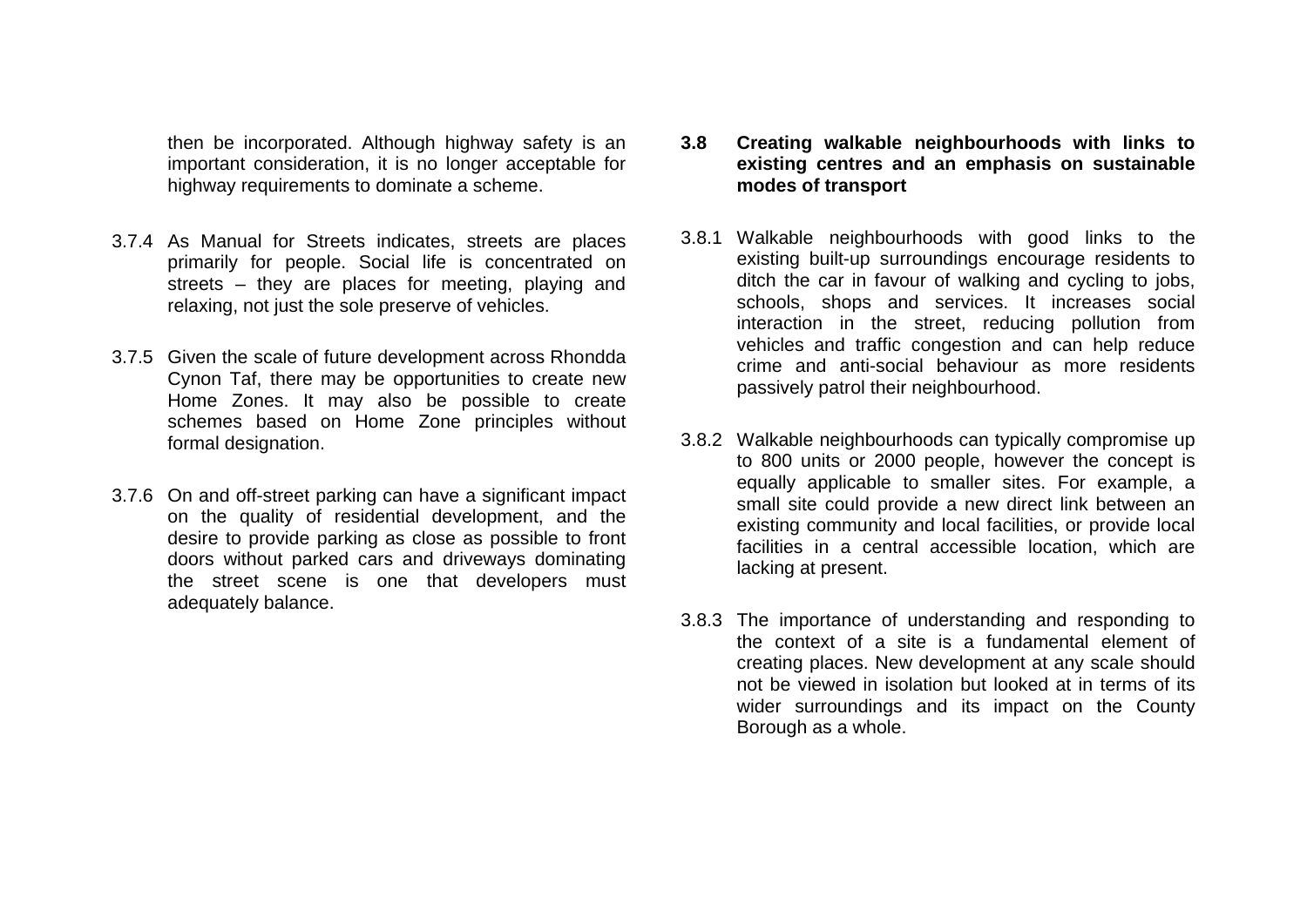- 3.8.4 The physical context of the site includes its relationship to local facilities, open space, public transport networks and established walking and cycling routes. These will have implications for the form and density of a development.
- 3.8.5 A good starting point is to examine the area within ten minutes walk (approximately 800m) from the site. The facilities in the local area should be mapped and the access to them be assessed.
- 3.8.6 Much of the guidance on creating places is based on tried and tested principles from which successful, attractive, pedestrian friendly places have evolved. The connected network of main routes underpins the walkable neighbourhood concept.
- 3.8.7 Pedestrian and cycling connections to railway stations and existing bus stops and stations will also increase the likelihood of residents using public transport over the private car, and on larger development sites possible new bus routes should be considered at the concept stage of development.

#### **3.9 Respecting Natural Heritage**

3.9.1 The character of an area can be reflected in new development through the pattern of built form and its relationship to topography; the form and materials used for building; and the approach to landscape design. What is important in terms of landscape character and how should the proposed development respond to it?

- 3.9.2 The biodiversity of a site for development must always be understood in detail and will require onsite survey. Biodiversity of site context can be ascertained by sourcing existing information such as the CCW Phase 1 Ecological Survey, by talking to local ecological and wildlife groups or through new ecological survey.
- 3.9.3 Refer to Appendix 6 for factors to consider in the appraisal of natural heritage.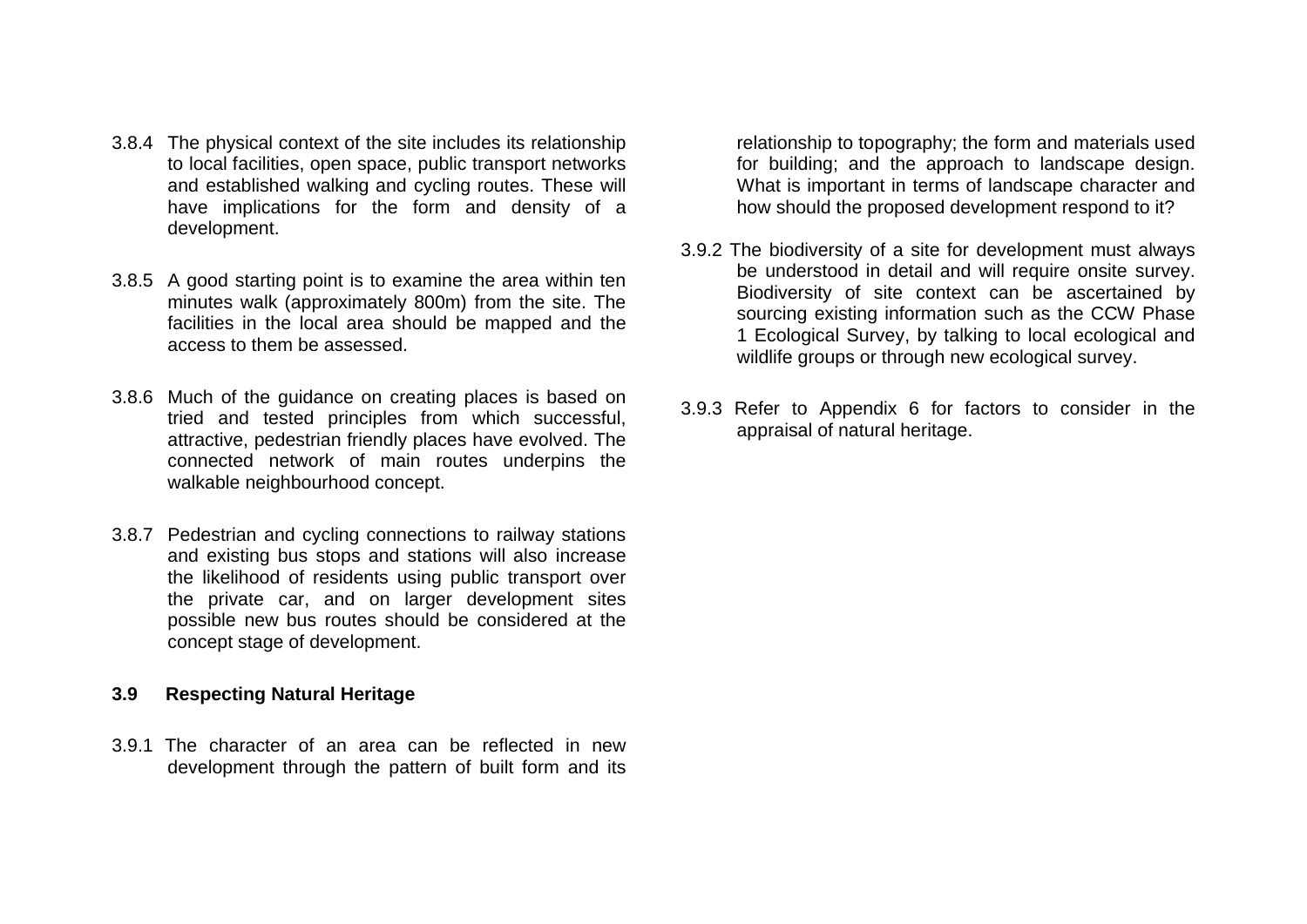# **4. Planning Requirements**

#### **4.1 Introduction**

It is important that an integrated approach is taken to design so that the streets, open spaces and the buildings are designed as one and not treated in isolation or as an afterthought. This guidance does not seek to impose a particular architectural style. A well laid out scheme can accommodate a variety of different architectural styles.

# **4.2 Access and Movement**

#### 4.2.1 **Streets and Spaces**

Streets should be designed to be an integral part of the whole scheme, working with the buildings and open space to create a place that has a strong identity.

- 4.2.2 On larger sites a hierarchy of streets should be developed, each with different characteristics, for example:
	- Avenues providing the main movement framework and public transport provision
	- Streets providing the wider movement within the residential area
	- Lanes providing access only environments
- Courtvards
- 4.2.3 Within the street network, design emphasis should be given to the focal spaces. These will invariably be at junctions of streets and other routes. The importance of these spaces should be reinforced through form and density of development. On larger schemes these accessible locations are often logical places for nonresidential uses, such as shops, schools, parks, and public facilities.
- 4.2.4 The primary guidance for highway design is outlined in the Department for Transport documents, *Manual for Streets* and *Manual for Streets 2 – Wider Application of the Principles*.

# 4.2.5 **Highway Requirements**

A connected network of streets should be designed around the buildings and open spaces, prioritising the needs of pedestrians rather than allowing the requirements of vehicle movements to dominate.

- 4.2.6 In order to reduce the visual dominance of highways (particularly within focal spaces), engineering requirements should be planned for but 'lost' in the overall treatment of the space.
- 4.2.7 The technique of 'tracking' establishes the amount of space required for various vehicle movements and this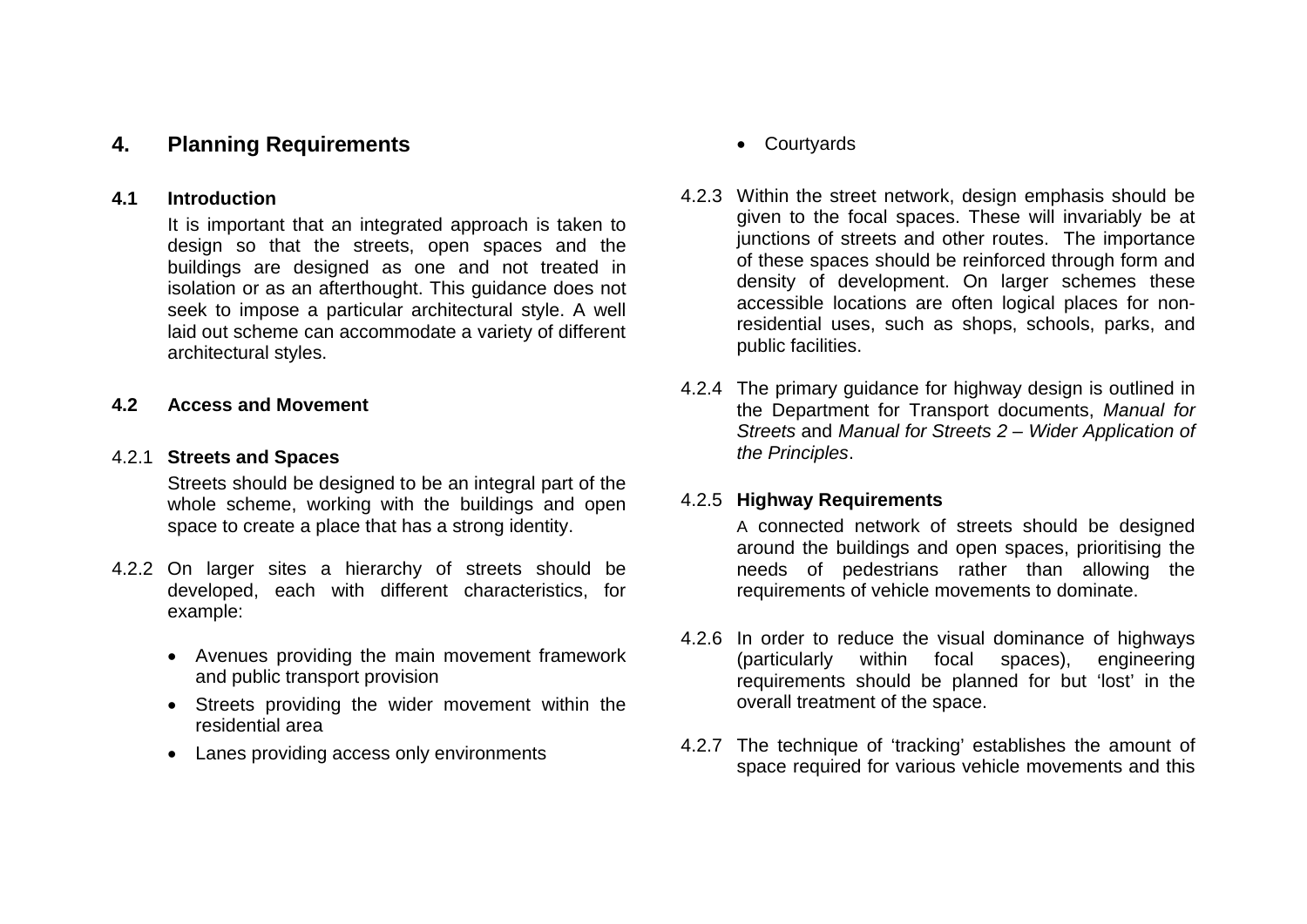information can be used to inform the design of the street. For example, areas of the street needed for occasional vehicle movements such as turning can have a different surface treatment to the main carriageway, provided the materials are appropriate to the character of the area.

#### 4.2.8 **Walkable Neighbourhoods**

Developments should discourage car-based travel to local facilities and encourage a reduction in the need to travel by car through the creation of mixed-use neighbourhoods with a connected pattern of streets and spaces, where daily needs are within walking distance of most residents.

- 4.2.9 The connected network of routes which underpins the walkable neighbourhood concept should be created by:
	- Connecting existing access points
	- Creation of new pedestrian access points to maximise connections to the existing community
	- Formalising existing desire lines
	- Providing direct routes to existing/ proposed facilities
	- Aligning key routes with views to features/ marker buildings on or off site
	- Running routes alongside retained landscape features
- Making allowance for future links to adjacent development areas
- 4.2.10 In larger developments, the use of perimeter block forms allows frequent changes of direction over relatively short distances, helping to create a connected network.
- 4.2.11 The use of cul-de-sacs in new development is not an ideal form of layout because they restrict pedestrian and cycle movement. Where their use is unavoidable, they should be connected to the wider network through the provision of well designed and overlooked pedestrian and cycle only links.

#### 4.2.12 **Living Streets**

Regardless of traffic volumes, all residential streets should be designed as places and be accessible for everyone. To help facilitate this, the speed limits should be 20mph or less. No roads within residential neighbourhoods should be so heavily trafficked that they cannot form part of a network of liveable streets and cannot have direct frontage access.

#### 4.2.13 **Public Areas**

Dwellings must face onto public areas, with their windows, and front doors, generating a positive character and create a feeling of safety through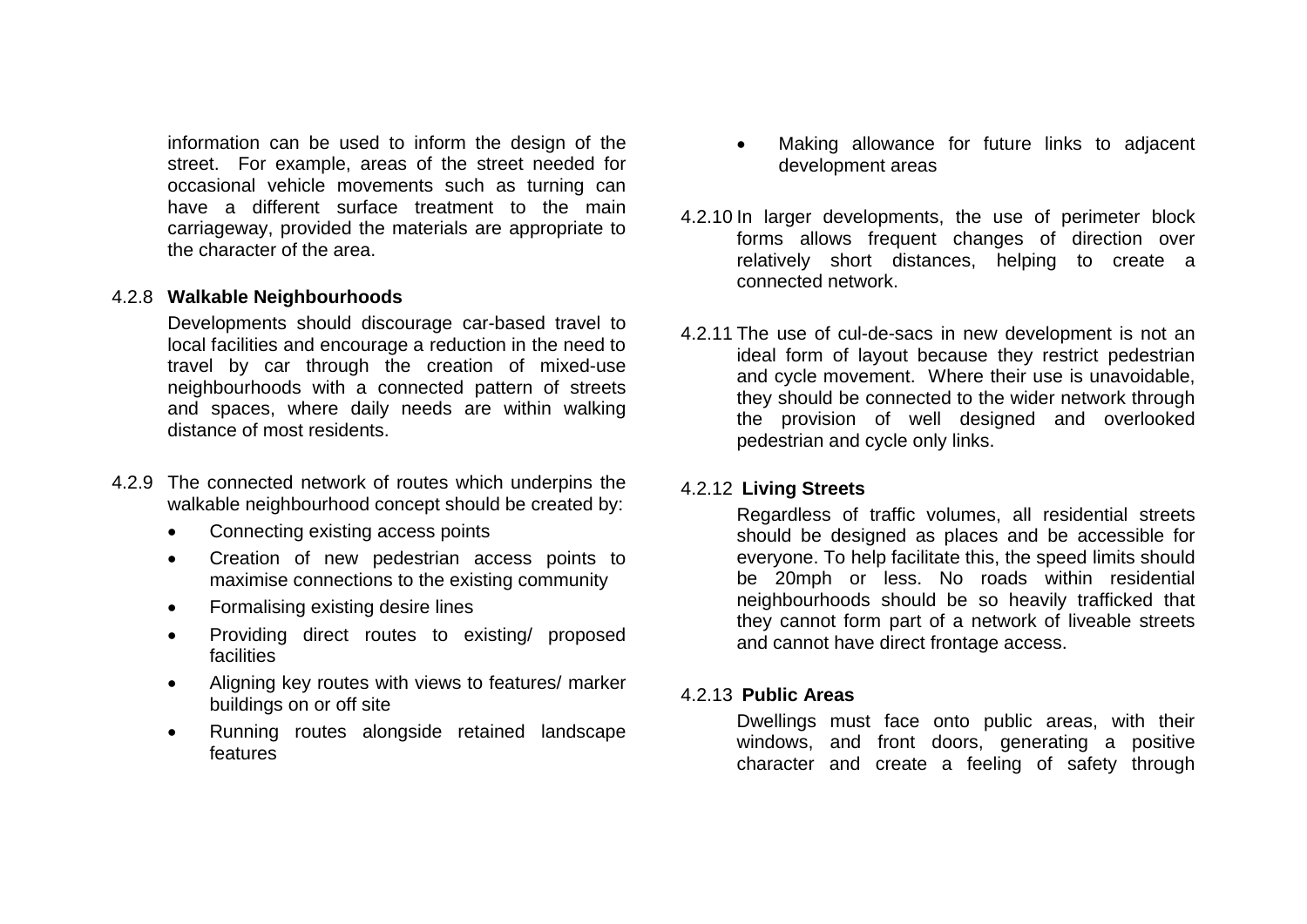overlooking. This also makes the entrances easy to find for visitors.

4.2.14 'Distributor' type roads without building frontages, which are lined by back fences, are not acceptable.

#### **4.3 Accommodating Parking**

4.3.1 The location of car parking needs to be well justified in accompanying Design and Access Statements. Developers are expected to refer to Manual for Streets and other good practice documents.

#### 4.3.2 **Parking on Plot and Integral Garages**

Parking should not dominate the appearance of the front of dwellings and the preferred solution to on-plot parking is to locate cars behind or between dwellings.

4.3.3 Where integral garages are proposed, they must be in a dwelling with a frontage wide enough to accommodate a front door and habitable room with window onto the street at ground floor level. Dwellings with only a front door and garage door at ground floor level are not acceptable because they lack an active ground floor and detract from the character and quality of the public realm.

- 4.3.4 Dwellings with integral garages and parking forecourts should be limited to locations off the main streets where they can form part of a low-density character area. Low walls and trees between the parking forecourts can help screen cars, break up the areas and provide secondary enclosure.
- 4.3.5 Where garages are provided they should be 6 x 3m internally to accommodate a family car plus storage/ bicycles. Undersized garages (less than 5.5 metres x 2.8 metres) are unlikely to be used for parking and therefore will not be counted in the overall parking provision. If garages are used for storage then this displaces parking into areas where no formal provision has been made and could compromise highway safety and create visual clutter.
- 4.3.6 Where it is not possible to achieve direct vehicular access to frontages, an alternative solution is have service roads or private drives running parallel to the major road. Where this results in a wide street, taller buildings and/or avenue tree planting should be used to maintain adequate enclosure. Another solution is to minimise the number of access points by having a parking courtyard serving a number of dwellings.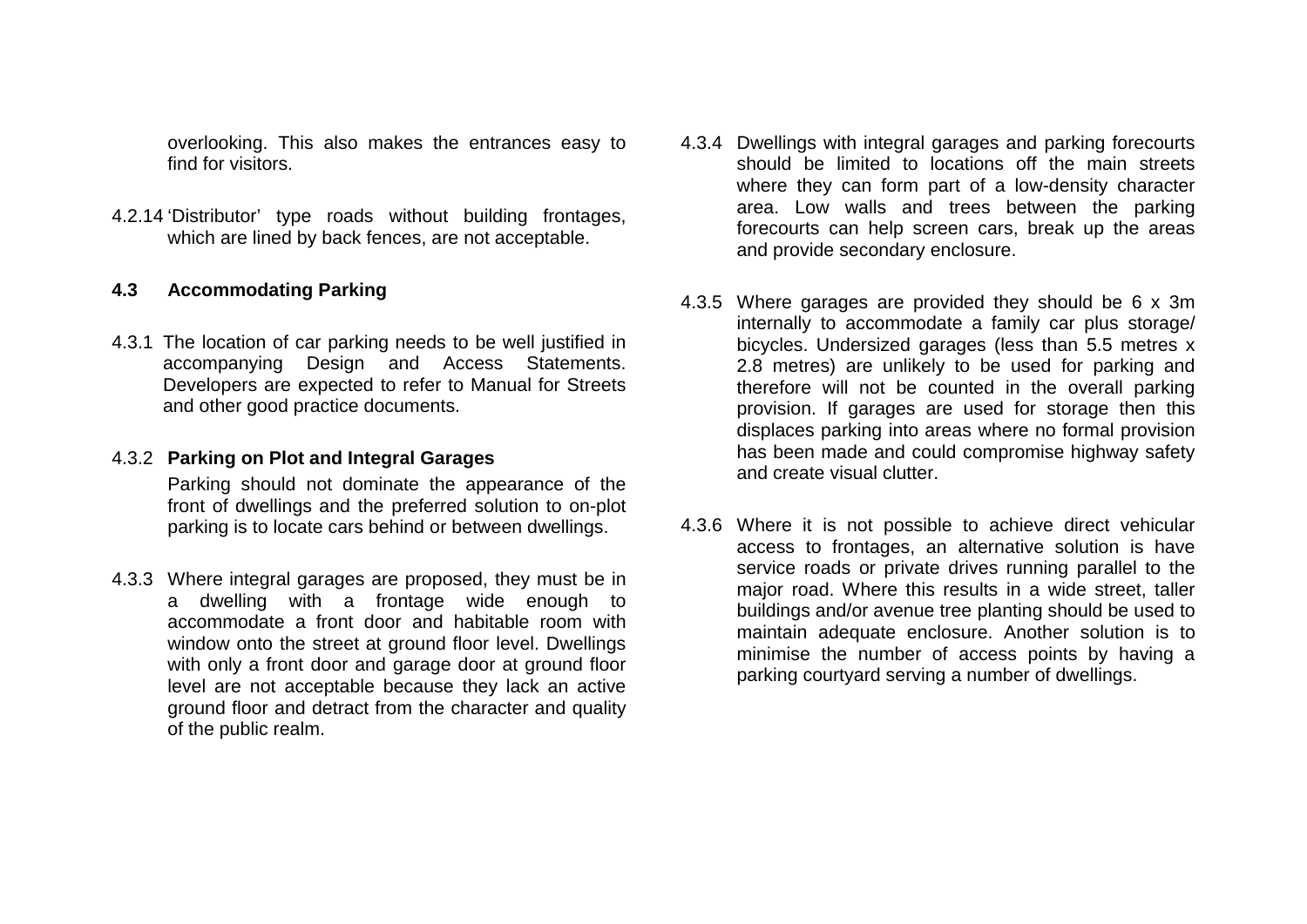# 4.3.7 **Courtyard Parking**

There are two ways to design parking courtyards:

- As private places with a single route in and out for vehicles. This removes the 'excuse' for intruders to enter and increases the 'right' of residents to challenge strangers. However, this approach required parking courts to be fairly small – typically serving not more than 6 units.
- As semi-public places with pedestrian routes passing through and possibly more than one vehicular access point. These areas should have dwellings in the form of houses or flats over garages within them to provide supervision. This approach demands extremely careful attention to detail and design quality including materials. This aims to avoid these areas appearing functional and car dominated.
- 4.3.8 Whichever approach is used, parking courts must be safe and no less convenient than parking on the street. The design of the dwellings should allow for access from the rear through the garden.
- 4.3.9 Entrances to parking courtyards should have strong gateway treatments, and restricted widths to discourage casual intrusion and minimise vehicular

speeds. Adjacent buildings should be located and designed to directly supervise the access point.

4.3.10 Parking courtyards should be separated from gardens by robust and attractive screen walls. These should provide privacy and security for the private garden areas, without blocking supervision from upper floor windows.

## 4.3.11 **Parking Structures**

Undercroft, basement or decked parking can often be an efficient means of accommodating parked cars within high density residential areas. In mixed-use schemes, such parking can often be shared between business users and residents.

- 4.3.12 It is important that parking structures such as undercroft, basement or decked parking, do not make street elevations 'dead' and lifeless. Often parking structures can be located behind offices or flats to provide a more appropriate frontage.
- 4.3.13 It is also essential that entrances, and pedestrian gates into such parking areas, be designed with adequate access controls to maintain security.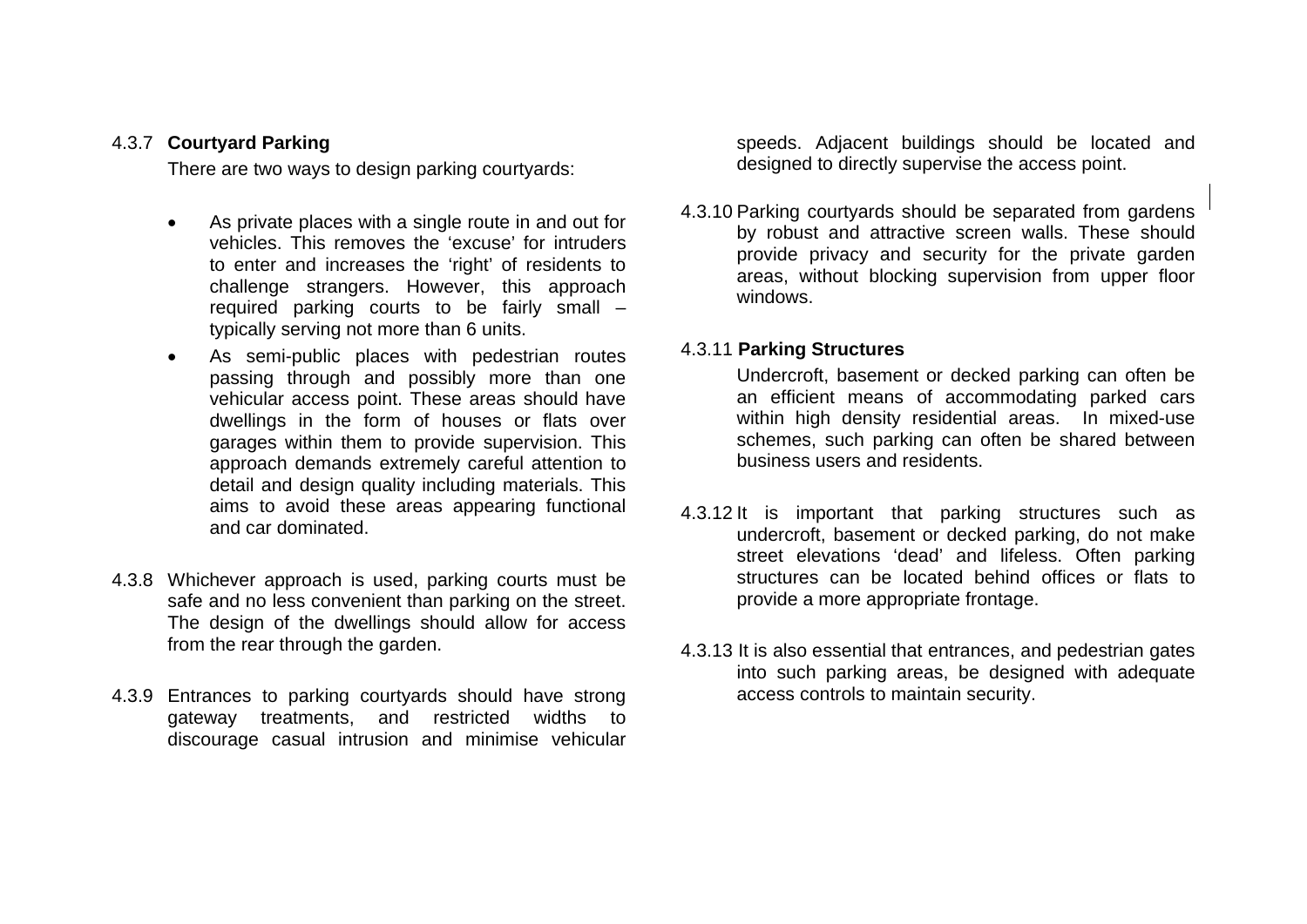#### 4.3.14 **On-Street Parking**

Parking on street should be kept small in scale, provided within defined bays and be designed to add to the character of the streetscene. Within squares, the parking should be positively incorporated into the overall design of the space, alongside pedestrian areas and planting.

4.3.15 In some instances, it may be acceptable to provide allocated parking spaces directly off the highway with the adopted footway running behind these spaces. In order for this arrangement to work it needs to be established who is going to take responsibility for these areas if it is not to be the highway authority.

# 4.3.16 **Cycle Parking**

Garages should be of sufficient size (6x3m) to accommodate cycle parking plus a family car.

4.3.17 Where there are no garages, cycle storage could be provided in rear gardens where there is a safe and secure means of access. Alternatively, cycle provision could be built into the design of front elevations along with refuse and recycling storage, provided this does not detract from the attractiveness of the building or the street.

4.3.18 In flat developments, a secure cycle store within the building or in an external structure must be provided.

#### **4.4 Built Form**

## 4.4.1 **Design Context**

Local distinctiveness and character should be addressed in the design of new development. Rhondda Cynon Taf's urban environment is primarily Victorian and later, and is intrinsically linked with the iron and coal industries which expanded in the  $19<sup>th</sup>$  and early 20<sup>th</sup> centuries. Towns and villages have generally expanded in relation to the hilly topography of the area and have made use of local materials such as pennant stone and slate. The character of settlements within the County Borough should be appraised and respected by future development proposals.

#### 4.4.2 **Buildings**

The design of buildings should address and be influenced by the traditional built environment of the area that makes a positive contribution to its character. The Design and Access Statement should clearly set out the local character and site context of a particular development and the design of any new buildings should be well justified in this statement. The features that define the character of the traditional built environment will include: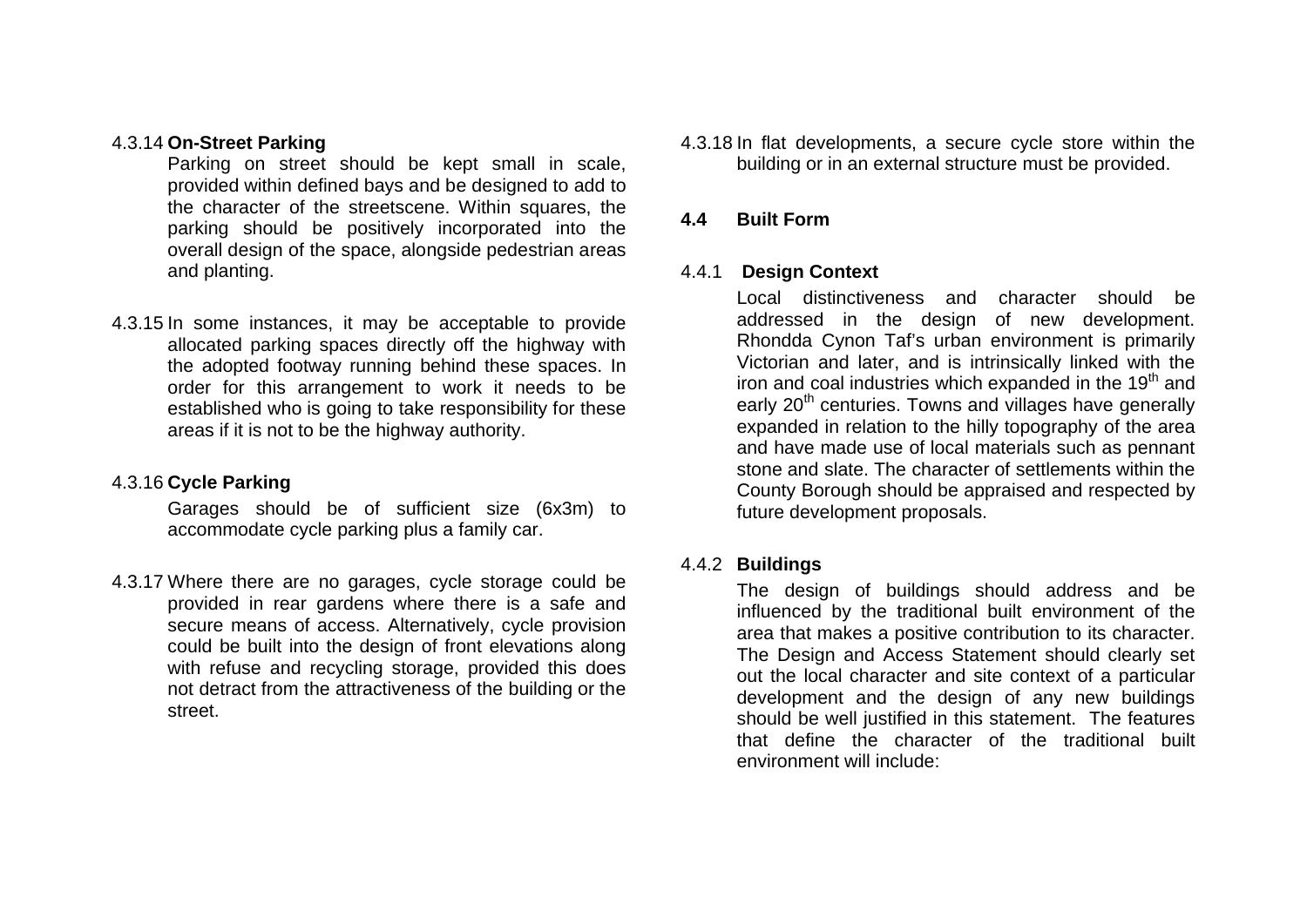- Built form
- Proportion and scale of buildings
- Materials and colour
- Detailing
- Shape of roofs
- **Fenestration**
- Boundary treatments
- Degree of consistency or variation
- 4.4.3 The aim should be to understand the character of an area to inform the design of a new place. This will encourage development which reinforces and/or complements the main elements of local distinctiveness. It is recognised that traditional materials can be used in contemporary design, especially where an area lacks local distinctiveness. Generally, the emphasis should be on well-designed streetscenes rather than individual buildings.

# 4.4.4 **Mixed Uses**

Where mixes of uses are required on a site they must be positively integrated:

 Local centres, mixed-use areas, and retail provision are best located in a central, accessible location such as cross roads or key junction located on main movement routes. Residential accommodation should be located on areas surrounding and above these uses in order to ensure efficient and economical land use. Integrating a mix of uses into a development also encourages the emergence of sustainable settlements, as it is possible to walk to them, and to provide natural surveillance.

- Community facilities and schools should be in a central location at the heart of a development as a focal point.
- Employment provision should be provided as part of the major strategic sites. B1 office provision can be closely integrated with residential development but B2 industrial development will require separation and screening.
- 4.4.5 Uses with a large footprint such as supermarkets that require 'big box' buildings should, where appropriate, be 'wrapped' and in some cases capped by development such as flats, offices and small scale retail units to ensure that they have active human scale edges on all sides.
- 4.4.6 In terms of residential development, a mix of house types and tenure will be expected, including dwellings that can be considered 'homes for life'. This mix of unit sizes can help to create a balanced community and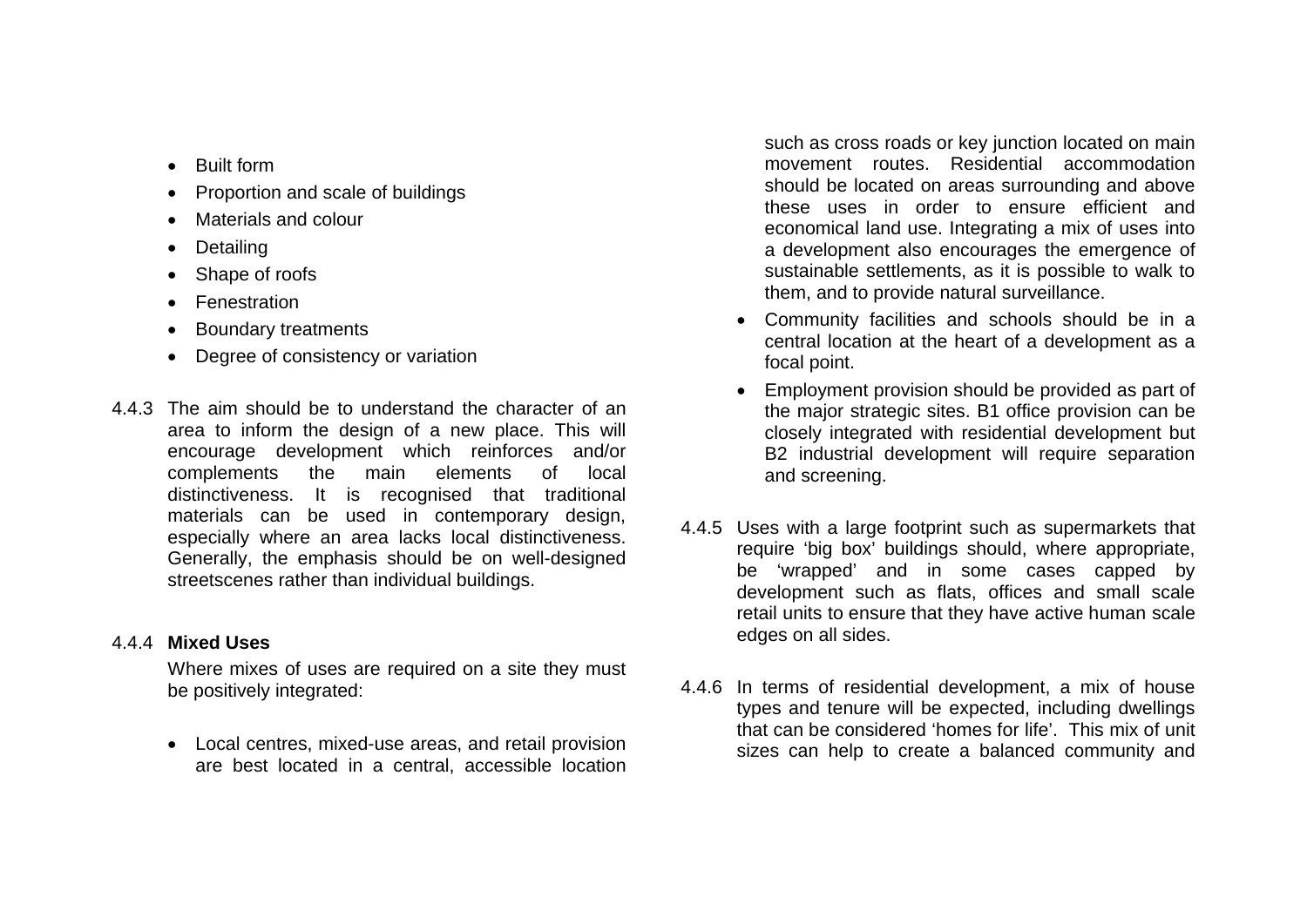meet people's needs at various stages in their lives, allowing them to stay in their home area if they wish.

- 4.4.7 The mixing of house types and sizes also allows a greater diversity of building forms to reinforce the place making process. For example, flats can be used to emphasise corners, three storey town houses can reinforce formal compositions, and large detached houses can be used in low-density areas on the edges of a development. In addition, the distribution of units can be used to create character areas.
- 4.4.8 Where affordable housing is provided, it should be integrated into the overall development, and should not be obviously segregated through location or design.

#### 4.4.9 **Density of development**

The density and type of units should respond to the site character and accessibility. In line with national policy guidance (Ministerial Interim Planning Policy Statement 01/2006 – Housing), the aim should be to maximise densities in accessible locations and make the most efficient use of land:

• High density development comprising town houses and flats should be located around public transport routes and close to local centres/ mixed use areas

- Medium density development of family houses with reasonable gardens should be the general provision across sites
- Low-density development of detached units should be located towards the edge of developments where the spacious layout should allow for a positive transition to the countryside.
- 4.4.10 In the Northern Strategy Area of the plan, the expected net residential density level is a minimum of 30 dwellings per hectare (see policy NSA10). In the Southern Strategy Area of the plan, the expected net residential level is a minimum of 35 dwellings per hectare (see policy SSA11).
- 4.4.11 Variation in density levels may be permitted where they can be demonstrated as meeting specific criteria outlined in the LDP.
- 4.4.12 The neighbourhoods should have an identifiable highdensity core with non-residential uses/ open space at the centre and decreasing density moving away from this. On large sites there may be more than one walkable neighbourhood and focal area. The external appearance of units can be used to reinforce the character of each walkable neighbourhood.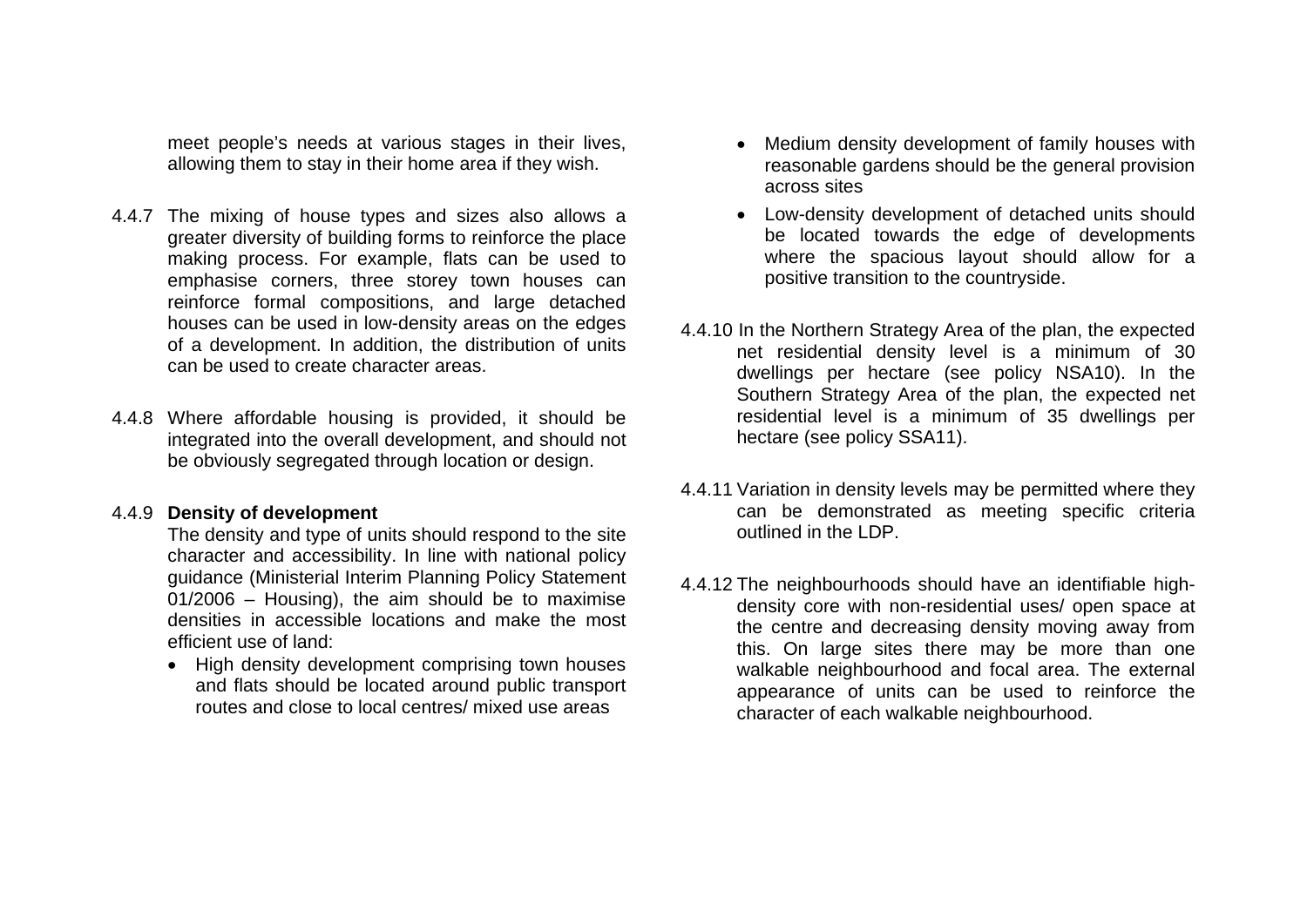#### 4.4.13 **Arranging Buildings**

The arrangement of buildings should define and give character to the streets and spaces. Their arrangement should provided overlooking of public areas, emphasise the human scale, define public and private areas, create interest, aid navigation and minimise the visual impact of parked cars.

4.4.14 The orientation of buildings should also take into consideration the opportunity to make use of passive solar gain. To optimise passive solar gain, the main glazed elevation should be orientated within  $30^0$  of south. Wherever possible the rooms utilised as the main living areas should exploit the southerly aspect. 'Standardised' house plans should be sufficiently flexible to allow such considerations on different sides of the same street.

#### 4.4.15 **Perimeter Blocks**

Perimeter blocks should be provided in all new residential development where appropriate. Perimeter blocks can accommodate all types of residential development including detached houses, terraces and flats. Their form allows building frontages to face the street with private gardens in the centre of the block, providing a clear distinction between public and private areas. This provides the basis of a safe environment with built in crime prevention where windows and doors face outwards onto the street, providing visual interest and a sense of safety and minimising the need for exposed fences and walls.

#### 4.4.16 **Continuous Frontages**

In medium and high density residential development the aim should be to create what is known as continuous frontages. In order to achieve continuous frontages, a more appropriate and useful range of house types and linking elements is starting to emerge. Cranked buildings, garages, and screen walls allow the direction of continuous frontages to change.

- 4.4.17 Where it is necessary to have breaks in the continuous building frontages, screen walls can tie the buildings together and provide security. Such breaks must be kept short and be located in a non-prominent location so not as to detract from the public realm.
- 4.4.18 Where continuous frontages are provided, the detailed design of front garden areas could incorporate the storage of cycles and refuse/recycling storage. This removes the need for a rear access, but should not undermine the attractiveness of the buildings or the public realm.
- 4.4.19 Where buildings relate to important locations such as key public spaces and key movement routes such as avenues or edges of the development, the emphasis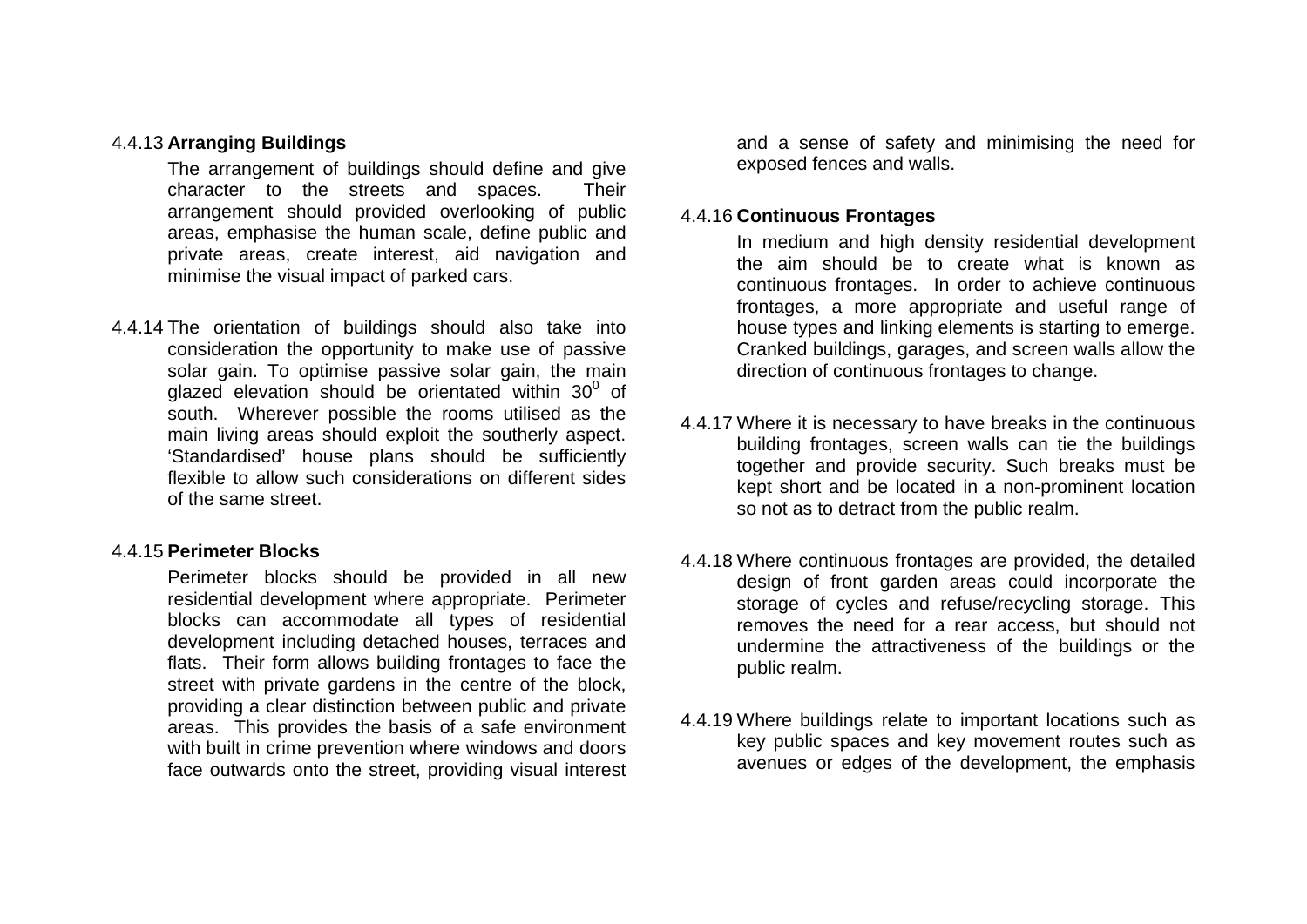will be on creating key frontages. These should be unified compositions using high quality materials and may incorporate landmark buildings.

4.4.20 In areas of a site that are identified for lower density development, continuity can still be maintained

#### 4.4.21 **Corners**

In the County Borough key buildings are often traditionally located on prominent corner plots and in new developments they can be a suitable location for landmark buildings.

- 4.4.22 Corner plots in new developments must be well addressed and exploited. Blank elevations at corner locations are to be discouraged.
- 4.4.23 It is vital to enclose space at corners and create definition, as these are very important locations within the movement network. Corner buildings have at least two public elevations. Houses and flat blocks are required that can turn internal and external corners whilst maintaining continuity of building frontage. Flats are suited to corner locations because they can have two principal elevations and provide accommodation over three floors to add townscape emphasis at prominent points.

#### 4.4.24 **Legibility**

New development should make use of landmark and marker buildings. Differing scale, materials and design can emphasise key locations and routes, helping people to find their way around as well as adding to the overall sense of place.

- 4.4.25 At the entrance to a development there is likely to be an opportunity for a formal gateway building or buildings to mark the entrance.
- 4.4.26 Marker and landmark buildings can be differentiated through:
	- Scale making a building taller makes it more prominent, but the scale must still be compatible with the overall character and adjacent buildings.
	- Materials changing materials can make a 'standard' building stand out, for example through the use of reconstituted pennant stone or the use of a bold colour.
	- Design changing the design to contrast with adjacent buildings also works well to emphasise buildings.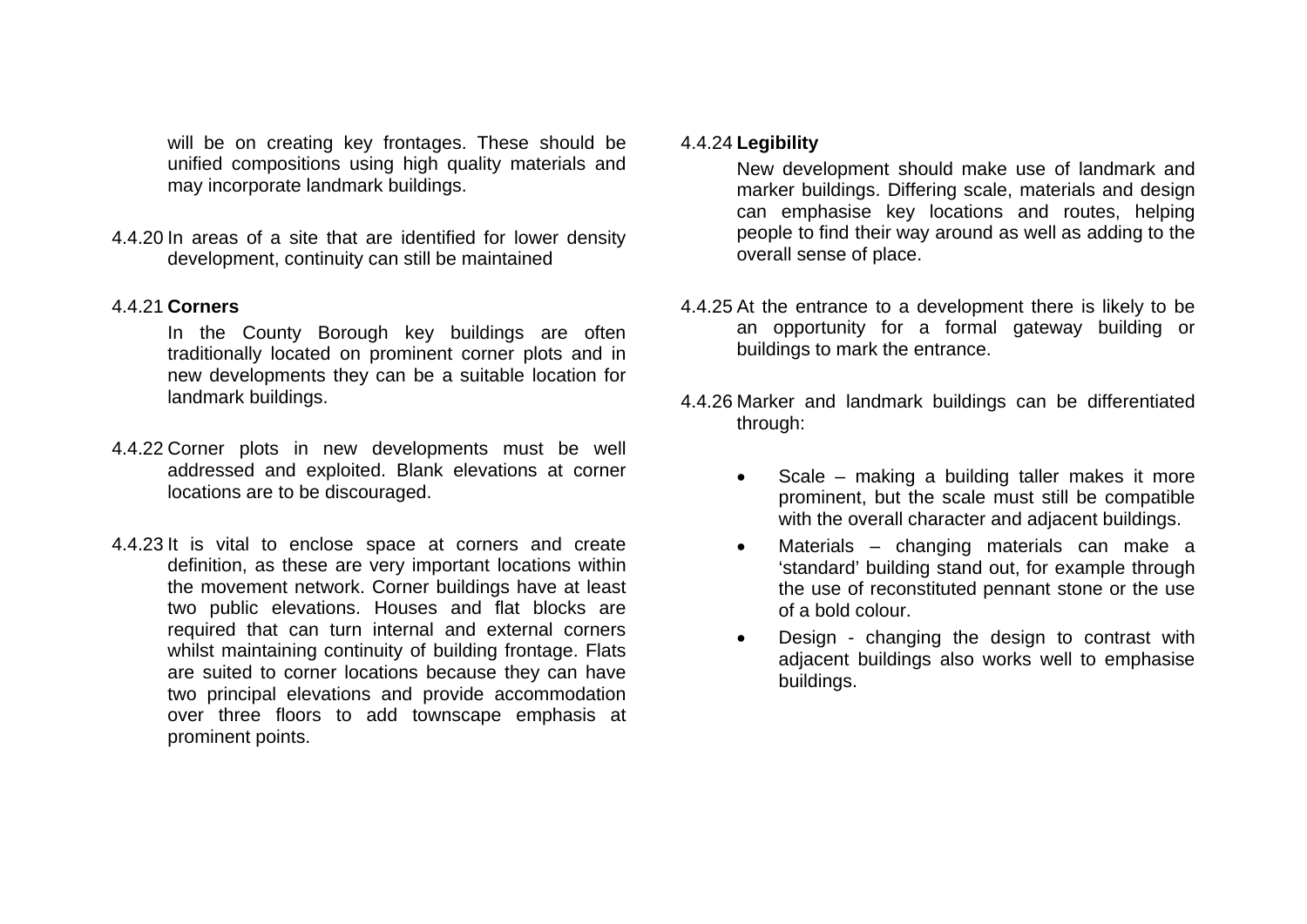#### 4.4.27 **Enclosed Streets and Spaces**

The siting of buildings and continuous frontages on either side of a street or space (known as enclosure) should emphasise the human scale. Achieving human scale of enclosure involves striking a balance between the height of buildings and the width of the street or space between the building frontages.

- 4.4.28 Secondary enclosure can be provided to large spaces or wide streets such as avenues by the integration of landscape design and planting such as trees and hedges. This will create a comfortable living environment, which encourages walking and cycling and reinforces 20mph design speeds.
- 4.4.29 In order to achieve effective human scale enclosure with two storey buildings it is necessary to minimise the set back of buildings. This means that cars should generally be parked on street in parallel bays or behind the building line. Frontage parking at right angles to the street does not allow a positive sense of enclosure to be achieved.
- 4.4.30 The degree of enclosure should reflect the status of the street or space in the overall movement network. Thus, important routes such as avenues should be wider with taller buildings, whilst access only lanes can be narrower with low buildings. Marginal increases in

height along a street; narrowing and setbacks can also be used deliberately to add interest and variety. There is no need for new building frontages to be 21m apart. This is an outdated standard, which does not make best use of land, nor does it create quality places.

# **4.5 The Public and Private Realm**

#### 4.5.1 **The public realm**

Open space can take many forms from the street itself, small seating areas, squares, through to large areas of green space.

- 4.5.2 Buildings can create the structure of the public realm, but it is the quality of it that can transform it into a successful place.
- 4.5.3 Buildings should front onto public areas, with windows and doors contributing to an active frontage which will generate a feeling of safety through overlooking.
- 4.5.4 New open spaces must be focal points for new development and must be overlooked. Existing open spaces should be enhanced by new development. Open space can also be an opportunity for preserving and enhancing the natural heritage of the area and this should be considered where appropriate.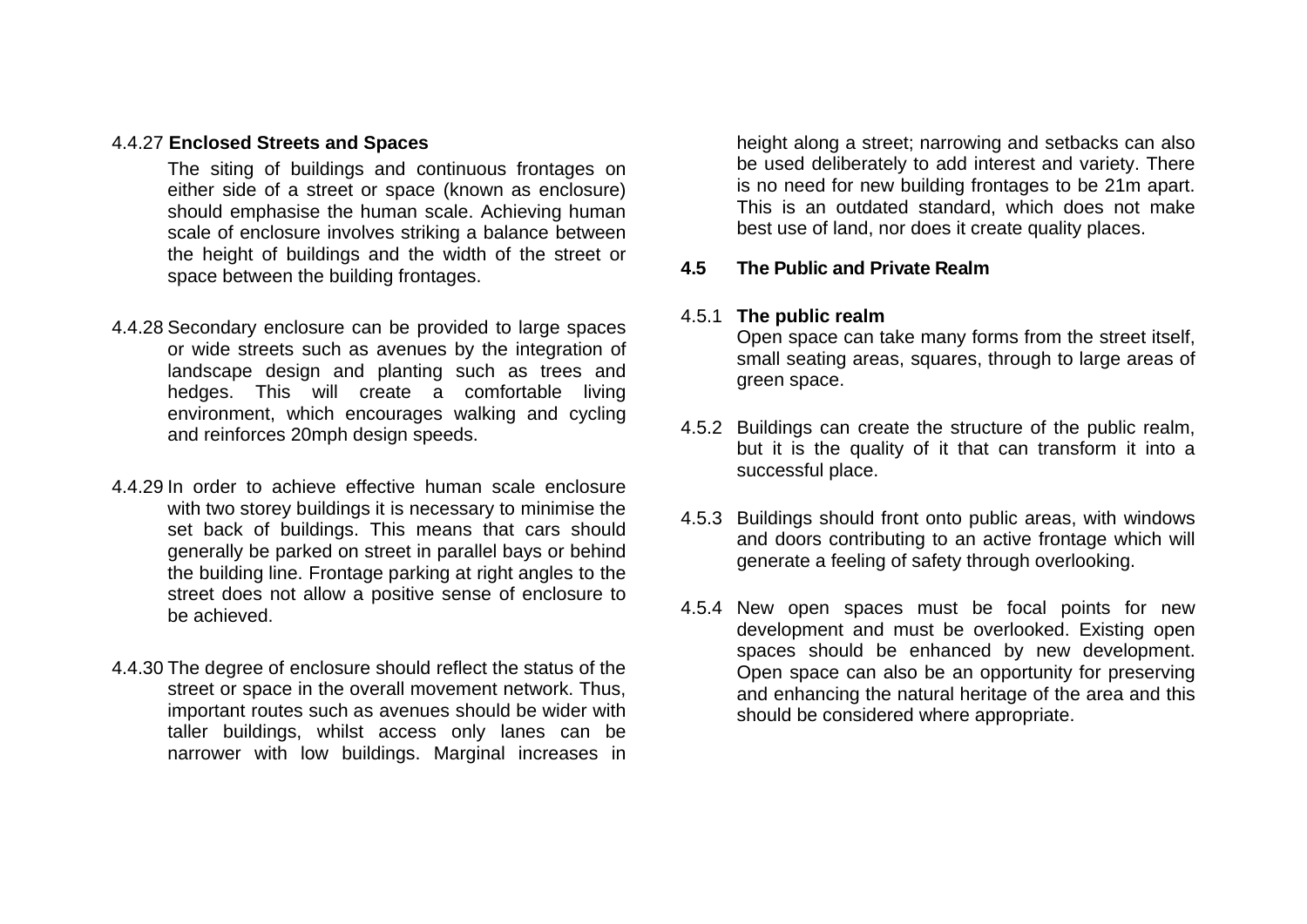#### 4.5.5 **Public Art**

The provision of public art will be sought on residential and commercial proposals on sites that the Council considers have significant impact on the public realm and / or sites with a high degree of public access.

- 4.5.6 Rhondda Cynon Taf has a strong cultural heritage and the Council are keen to ensure that new developments continue to add to the cultural fabric of the County Borough. In considering proposals for public art as part of development schemes, the Council will seek artist commissions that add cultural value to the architecture, landscape design, and sense of place. Public art may be integrated with the building or landscape as appropriate to the site. Where the Council has an adopted strategy incorporating public art, it may negotiate off-site installation of public art in public spaces to support wider initiatives.
- 4.5.7 Public art should not be an 'add on' to the planning and development process. Rather land owners, developers, designers, local communities and future occupiers should work together to deliver schemes that help create a sense of pride, place and contribute to the cultural fabric of a community. The Council will encourage developers to make a financial and design commitment to public art from the outset of the development process.

#### 4.5.8 **Private gardens**

It is important to separate public from private space within residential neighbourhoods. Residents have a greater expectation of privacy within back gardens.

- 4.5.9 Where private rear gardens immediately abut public spaces, they are less secure and less private. The need to enclose private rear gardens with boundary walls detracts from the appearance, life, and security of public areas.
- 4.5.10 The best way to define, separate, and secure public from private spaces is to use the buildings themselves. Rear gardens should abut other rear gardens and parking courts and building fronts should face each other across the public realm.
- 4.5.11 Established rules of thumb for rear privacy distances between new dwellings need to be applied flexibly to create places and make best use of land. In many cases, privacy can be achieved through design rather than physical separation.
- 4.5.12 Private gardens should take into account orientation. North facing gardens may need to be longer to ensure that an unshaded area of garden is available.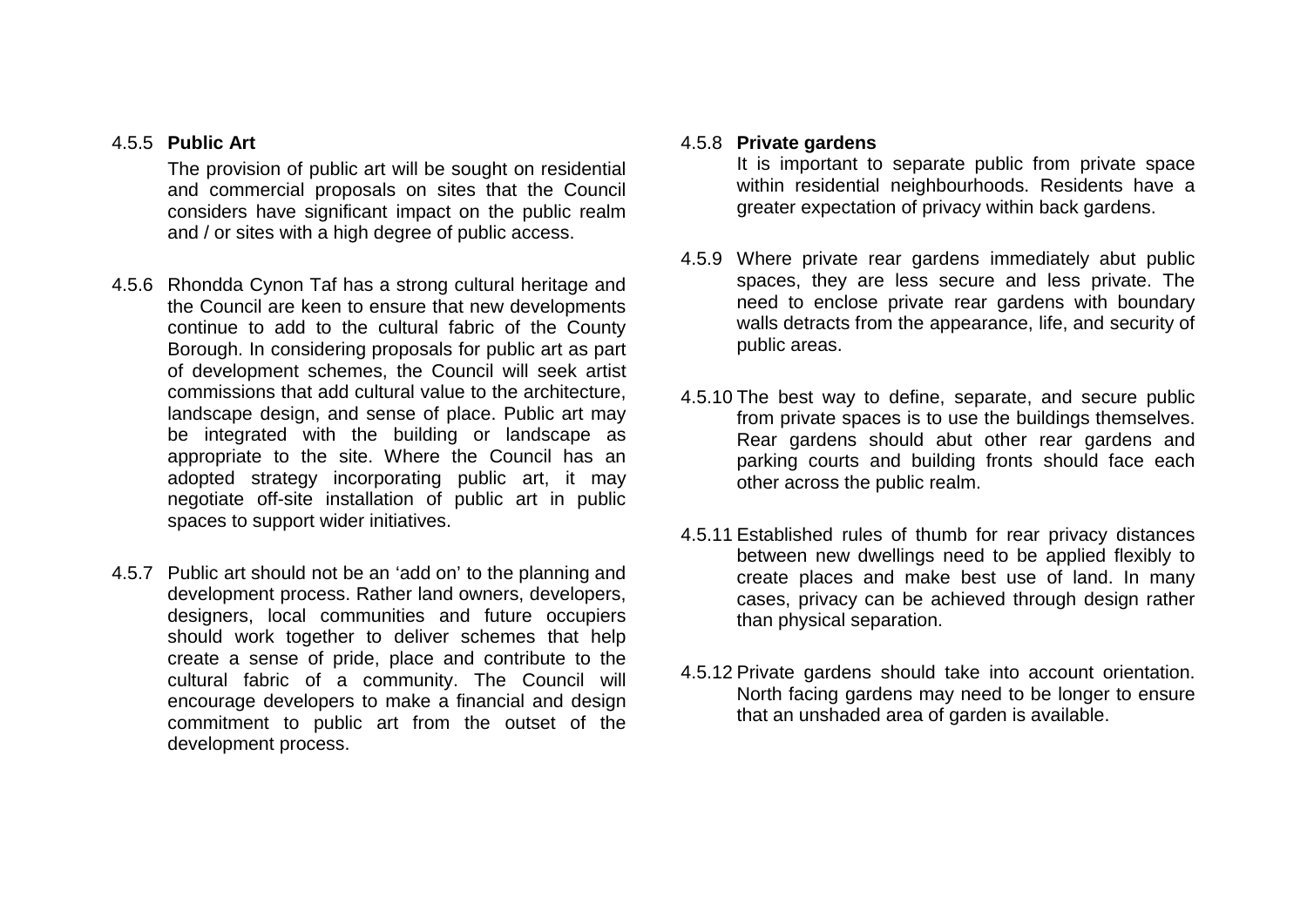- 4.5.13 Balconies should be provided wherever possible for flats above ground floor level. These provide useful amenity space and add visual interest to the elevation. They should be useable with enough space for two people to sit at a small table. Where balconies cannot be provided then full height glazing (possibly Juliet balconies) should be provided to the main living space
- 4.5.14 Where buildings are sited closer to the footway, a buffer strip will be required to provide separation between windows to habitable rooms and the public realm and to allow occupants to personalise the front of their properties. Depending on rear access and servicing arrangements, such buffer areas may also have to accommodate cycle and refuse/ recycling storage. A very modest set back of 1m can be sufficient to accommodate such storage, and provide privacy to front rooms.
- 4.5.15 A set back of  $1 3$  m can allow for small front gardens with planting enhancing the character of the public realm. Where new development has to integrate into an existing frontage, the established building line should be respected. Front boundary walls and/ or railings should protect the front garden area, but not block supervision of the street from ground floor windows. Minimising the frontage set back also has the advantage of allowing for larger usable back gardens.

#### 4.5.16 **Communal space**

Communal or shared amenity spaces are often provided for use by residents of flats and apartments. In order to be successful, the layout and design of these areas must separate them from the public realm. As they are shared, careful attention to detail, and the use of high quality and robust materials are needed in communal areas. The privacy and security of ground floor units must not be compromised. This issue can be addressed by defining small private areas for the ground floor units as a buffer to the communal area. Alternatively the arrangement of internal rooms can control aspect.

## **4.6 Community Safety**

4.6.1 Inherent to place making is the aim to create a safe living environment. This is underpinned by a connected street network, which generates high levels of passing surveillance, and continuous frontages whereby dwellings overlook the public realm and rear gardens are secure, reducing the opportunities for crime to be committed. Crime prevention objectives must not however be allowed to dominate the design of a place. Further guidance can be found on the Secured by Design website www.securedbydesign.com, which is a crime prevention initiative managed by ACPO CPI Limited on behalf of the UK Associated of Chief Police Officers (ACPO).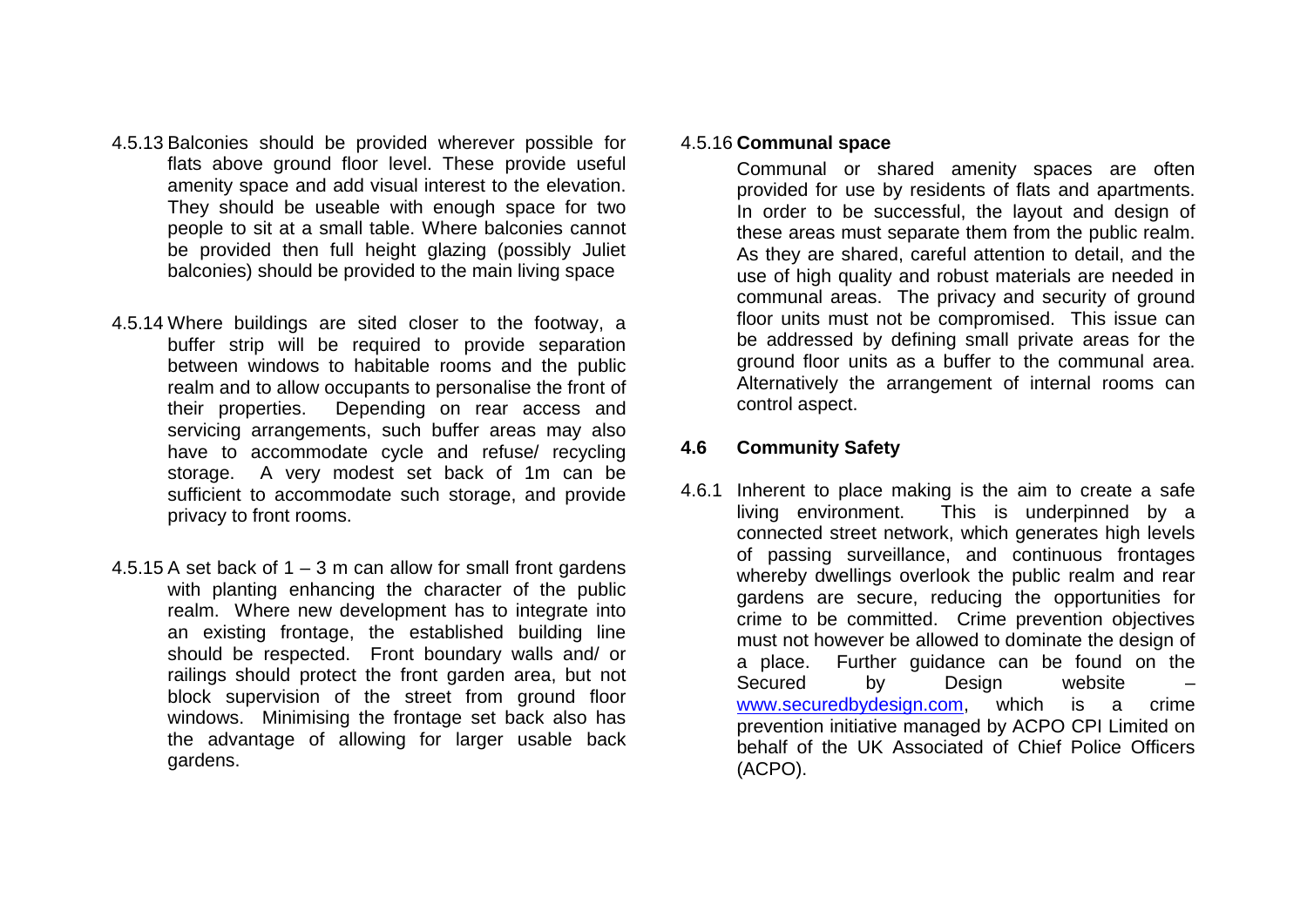#### **4.7 Resource Efficiency**

- 4.7.1 Buildings play a key role in sustainable development, particularly as they account for up to half of our carbon emissions. The Welsh Assembly Government has an aspiration that in the future all new buildings will achieve a zero carbon standard. The Assembly Government has introduced new policy in the updated Planning Policy Wales and through new guidance in Technical Advice Note 22: Sustainable Buildings to help fulfill this aspiration.
- 4.7.2 The Council has followed this lead and requires that all schemes of 1 dwelling or more are expected to meet Level 3 of the Code for Sustainable Homes and obtain at least 1 Credit under category Ene1 (Dwelling Emission Rate). All non-residential schemes with 1000 square metres of floorspace or on sites of 1 hectare or more are expected to meet the BREEAM "Very Good" standard and obtain the mandatory credits for "Excellent" under category Ene1 (Reduction of CO2 Emissions).

# **5. Conclusion**

5.1 The above information and guidance is intended to secure quality and well- designed places for the benefit of all who live and work in Rhondda Cynon Taf. Many of the design choices will be determined by a site's specific location and surroundings. The above is intended as a guide and should be followed wherever possible.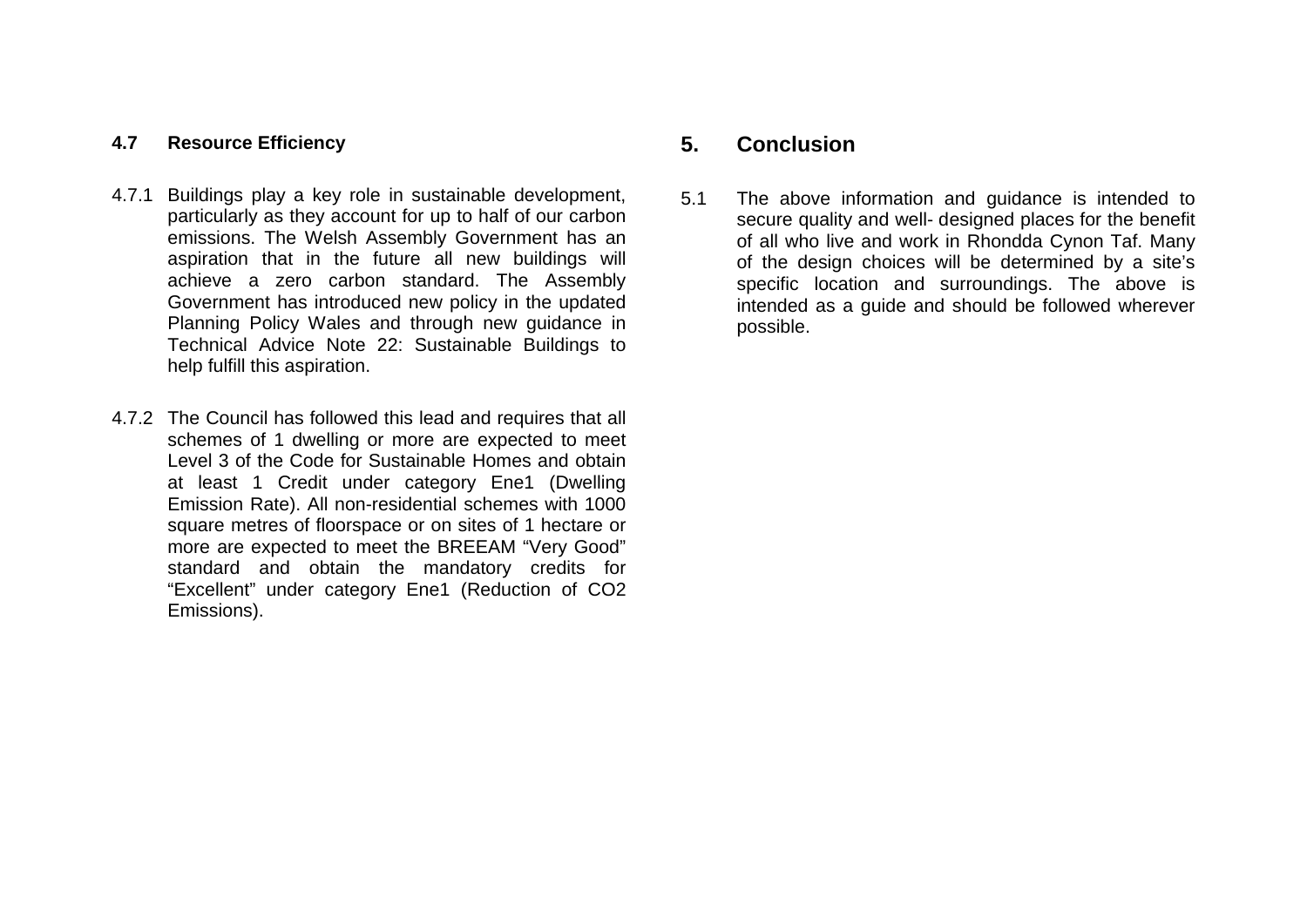# **6. Appendices**

# **6.1 Pre-application consultation and engagement**

## 6.1.1 **The Design Process**

Without a logical, comprehensive and inclusive design process it will be virtually impossible to achieve good design. An effective design process consists of:

- Effective consultation and engagement throughout the project
- An inception phase
- Policy review
- Context and site appraisal
- Visioning
- Design development and refinement
- 6.1.2 Planning authorities will expect anyone proposing residential development to describe the design process followed in a design and access statement, which should accompany every application. It is therefore advisable to agree the design process with the planning authority before developing plans for any site.

# 6.1.3 **Consultation and Engagement**

Designs should be developed in consultation and engagement with the planning authority, local stakeholders and the community. Consultation is

essential to address key planning and design concerns before taking a design too far. The first consultee should be the planning authority to fully understand the issues that will need to be addressed in developing the design. This initial meeting may help to clarify which skills will be needed on the design team, other stakeholders to consult as well as confirming contacts and a programme for submitting the application. Key issues to consider in carrying out a programme of consultation and engagement are:

- Develop the consultation/engagement programme in agreement with the planning authority to reflect the local importance or scale of the project. In the simplest of cases this may involve little more than informing the neighbours and discussing concerns with them. For larger projects it may involve a more extensive series of events and meetings such as visioning events, enquiry by design or focus group meetings;
- Consider the use of experts who are experienced in the management and facilitation of consultation and engagement;
- Clearly set out the parameters of the consultation and engagement process to participants at the outset and spell out the fixes such as the number and density of houses allocated for the site. Avoid revisiting first principles such as whether the site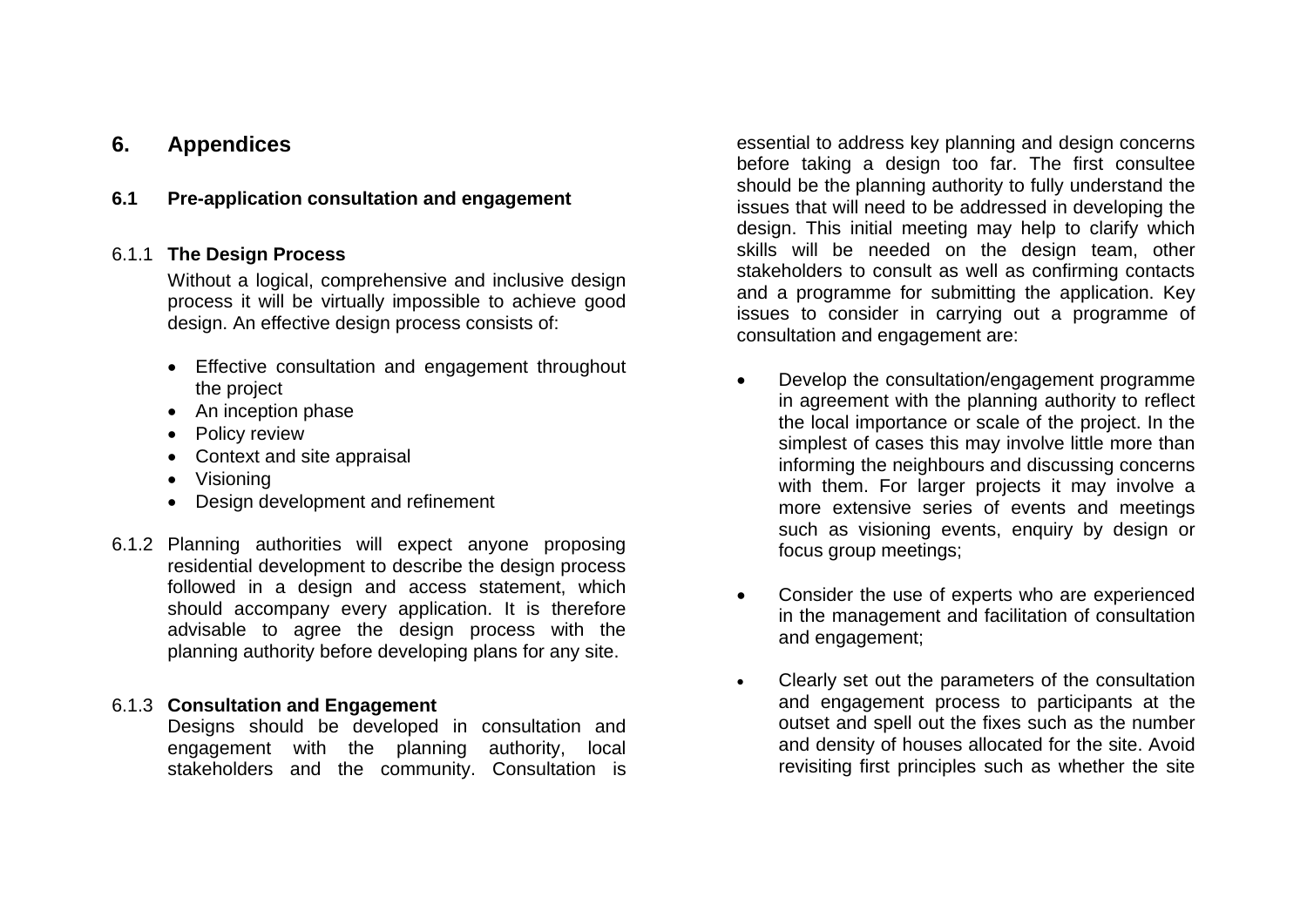should have been identified for development in the first place;

- Always hold pre-application discussions with the planning authority to confirm the vision for the site before plans have been resolved;
- Consult with relevant authorities including the police (through the local architectural liaison officer), Environment Agency, Countryside Council for Wales etc.;
- Provide opportunities for the community and stakeholders to provide input into the design process before plans have been prepared so that there is a genuine opportunity for ideas and suggestions to be responded to;
- Always let people know how their comments / input will be used at the outset and give them feedback on how/if comments have been taken into account;
- Consultation and engagement should be seen as part of a collaborative approach in which the design team, planning authority and stakeholders influence the final design solution.

#### 6.1.4 **Inception Phase**

The easiest way to deliver well-designed, sustainable development is to employ a good design team. On the whole, good designers produce good design and quicker planning permission. In considering what consultants to appoint always:

- Use consultants with a proven track record and skills in the delivery of well designed sustainable development; and,
- Select consultants on the basis of quality as well as price - in the long run a good designer will be cost effective and should be able to secure a planning permission efficiently.

# 6.1.5 **Policy Review**

Developers and designers must understand the planning policy context within which they are working.

In particular the following should be considered:

- National policy and guidance;
- Development Plan Policies;
- Other Supplementary Planning Guidance:
- Standards and regulations applying within the area;
- Advice from statutory consultees;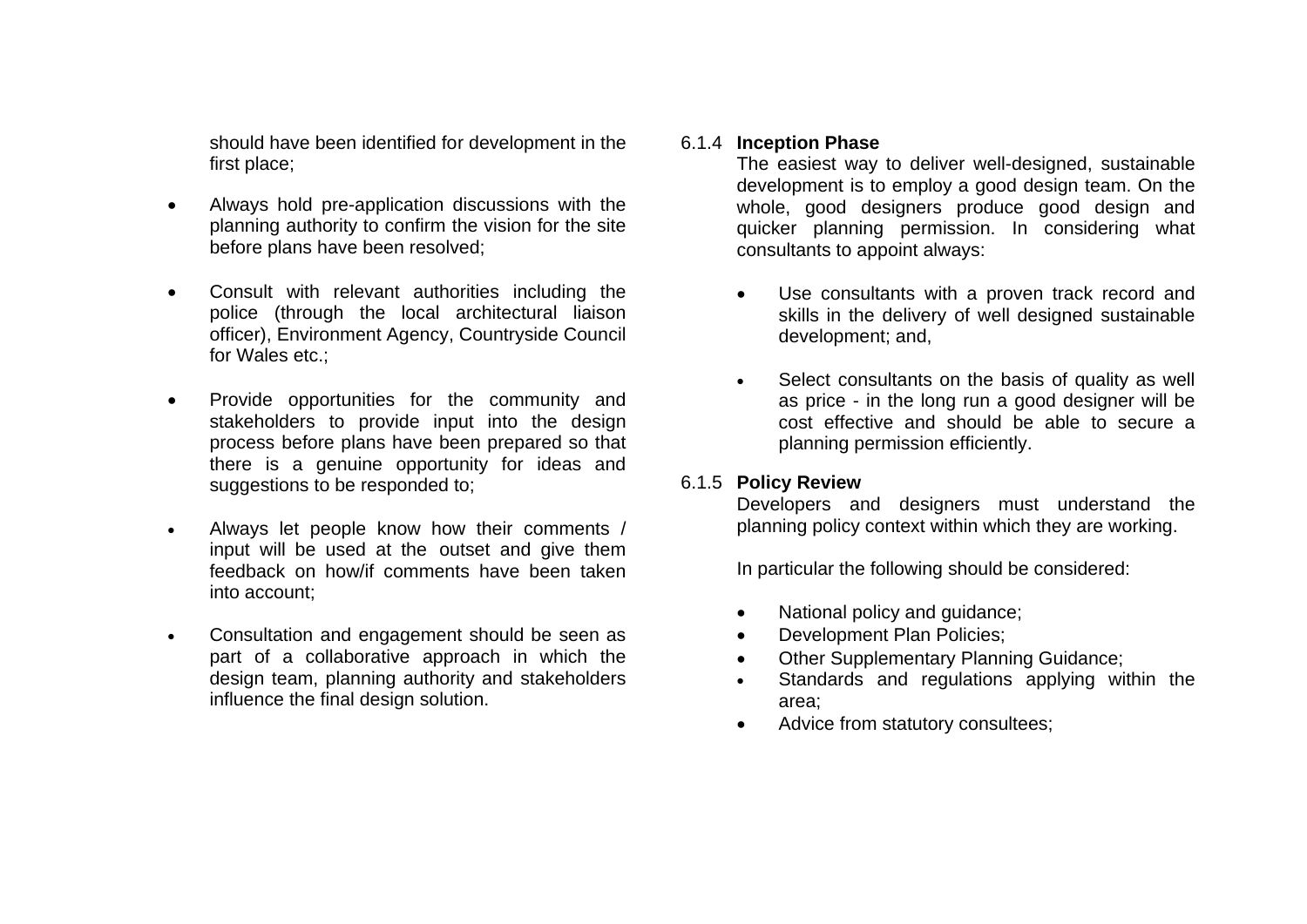- Legal/planning constraints (eg Public Rights of Way, Listed Buildings, Tree Preservation Orders, easements etc.);
- Planning history including previous planning and appeal decisions and results of public consultations, particularly with respect to design issues;
- Non-statutory design guidance.

# 6.1.6 **Context and Site Appraisal**

To adequately address each design objective, certain characteristics of the context and site need to be identified, recorded and responded to by the designer. The attributes of context and site essential to an understanding of any place and to enable development are:

- Its history and pattern of growth:
- Its landscape and biodiversity;
- The social and economic profile;
- Patterns of movement and the location of local facilities and services;
- Site constraints and opportunities, (including topography and existing buildings).
- 6.1.7 Not all of these will be relevant to all projects. The local authority can advise on the main site and context issues to concentrate on.
- 6.1.8 Site and context appraisal should always be carried out by qualified professionals. These may include:
	- Landscape architect
	- Engineer
	- Town planner
	- Urban designer
	- **Ecologist**
	- **Arboriculturist**
	- **Architect**
	- Surveyor
- 6.1.9 Where they have been completed Biodiversity Action Plans, Conservation Strategies, LANDMAP studies and others carried out by the LPA should be referred to, as these may be useful sources of data relating to the site and context. LANDMAP studies normally include information on scenic, sensory, ecological, archaeological and cultural aspects of an area.

# 6.1.10 **History and Pattern of Growth**

The way in which a place has developed and evolved in the past can give clues as to how change should occur in the future. For example does the form of a place reflect a pattern of incremental linear growth? This may place special importance on street frontages and building setbacks along main roads. Analysis of growth patterns can give important clues as to how to deal with site characteristics such as steep slopes or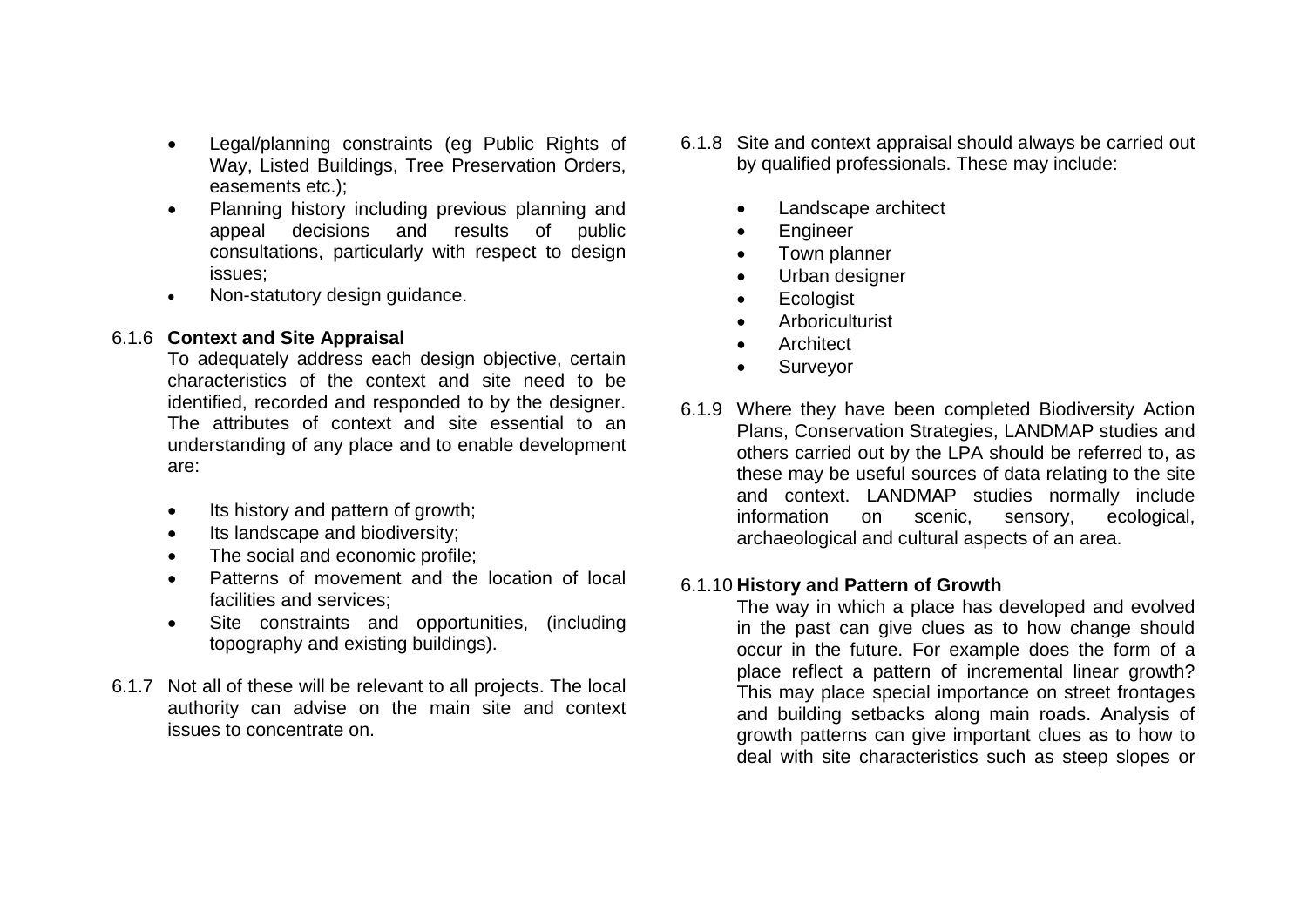poor microclimate; how did they deal with these factors in the past? How should we deal with them using modern techniques?

- 6.1.11 The best way to appraise history and patterns of growth is by looking at historic and present day plans, together with topographic and geological plans. Factors to consider in the appraisal of history and pattern of growth include:
	- The origins and historical development of the settlement within its natural setting;
	- Settlement form and surviving elements of historic street pattern or plot subdivisions;
	- Areas of distinctive townscape character;
	- Distinctive layout, form, scale and uses of buildings and spaces;
	- Typical building plot characteristics (density, size, shape, ratio of building to space etc.);
	- Typical treatment of building setbacks, frontages and boundaries;
	- Local/regional building traditions (form and architectural style), materials and design details;
	- Prevalent colours and textures or other special or distinctive features;
	- Important buildings, landmarks, gateways and important views and vistas;

#### 6.1.12 **Natural Heritage**

An understanding of the natural heritage of an area is important in deciding how to develop a site. Factors to consider in the appraisal of natural heritage include:

- Visibility of site:
- Role/prominence of the site in important views within the area from which the site is visible:
- The character of the landscape surrounding the site and important features that contribute to it;
- The role of the site, if any, in contributing to the character of the surrounding landscape;
- How the site relates to the surrounding landscape (e.g. position in relation to topography,
- Aspect,
- Character of edges, visual prominence etc.);
- The features that define its natural setting and natural edges (e.g. ridge-lines, valleys, blocks of vegetation);
- The role, if any, of the site in relation to the setting of any adjacent settlement;
- Important landmarks, views and skylines to be respected;
- Green spaces, corridors, trees, hedges, other cultivated elements and natural features (e.g. semi natural vegetation, watercourses and wetlands etc.);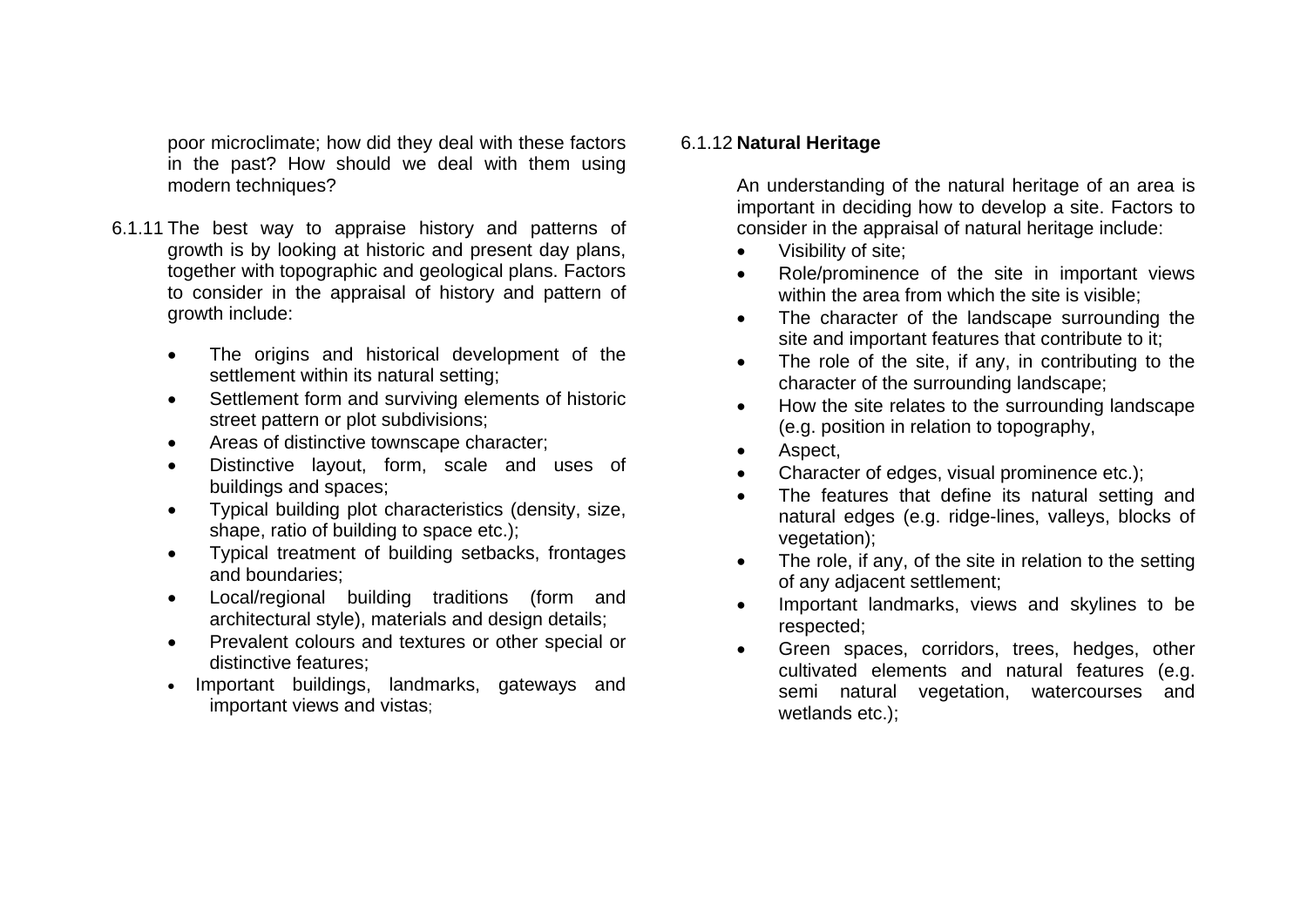- The character and condition of the site boundaries and the relationship between the site and contiguous areas of landscape and townscape;
- Positive characteristics of the local landscape and vegetation immediately adjacent to the site, including its quality, condition, scale, enclosure, and important links to be maintained (e.g. green corridors);
- Features or intrusive influences that detract from the character and quality of the site and need to be mitigated as part of the development proposals;
- Ecological survey of site;
- Review of ecological data related to site context, for example Phase 1 ecological survey.

For further information in this respect, please consult the Nature Conservation SPG.

# 6.1.13 **Social and economic profile**

An understanding of the social and economic profile of an area can be useful for large or complex sites but may not be necessary for smaller allocated sites. It can help a developer deliver a mix and tenure of properties that meet the identified needs of the local area. It is particularly important for mixed use development in which a good understanding of the local market is essential to be able to plan effectively for employment and retail uses. An understanding of issues related to crime and disorder can also be very important at the

outset of the project and can help the designer to ensure that the development contributes to a safe and secure community.

- 6.1.14 Factors to consider in the appraisal of social and economic profile include: population of area;
	- Social and economic needs how can the proposed development contribute;
	- Issues related to crime and disorder;
	- Market demands and deficiencies.

## 6.1.15 **Patterns of Movement and Use**

Development proposals need to be taken forward from a position of having a clear understanding of the surrounding movement network so that they can be positively designed to complement it.

Factors to consider in the appraisal of patterns of use and movement include:

- Existing patterns of movement and opportunities for linkage;
- Pattern and distribution of uses including parks, schools, shops and other facilities including public transport;
- **Barriers to movement (roads, watercourses etc.);**
- Rights of way and other paths and evidence of recreational or other use of the site;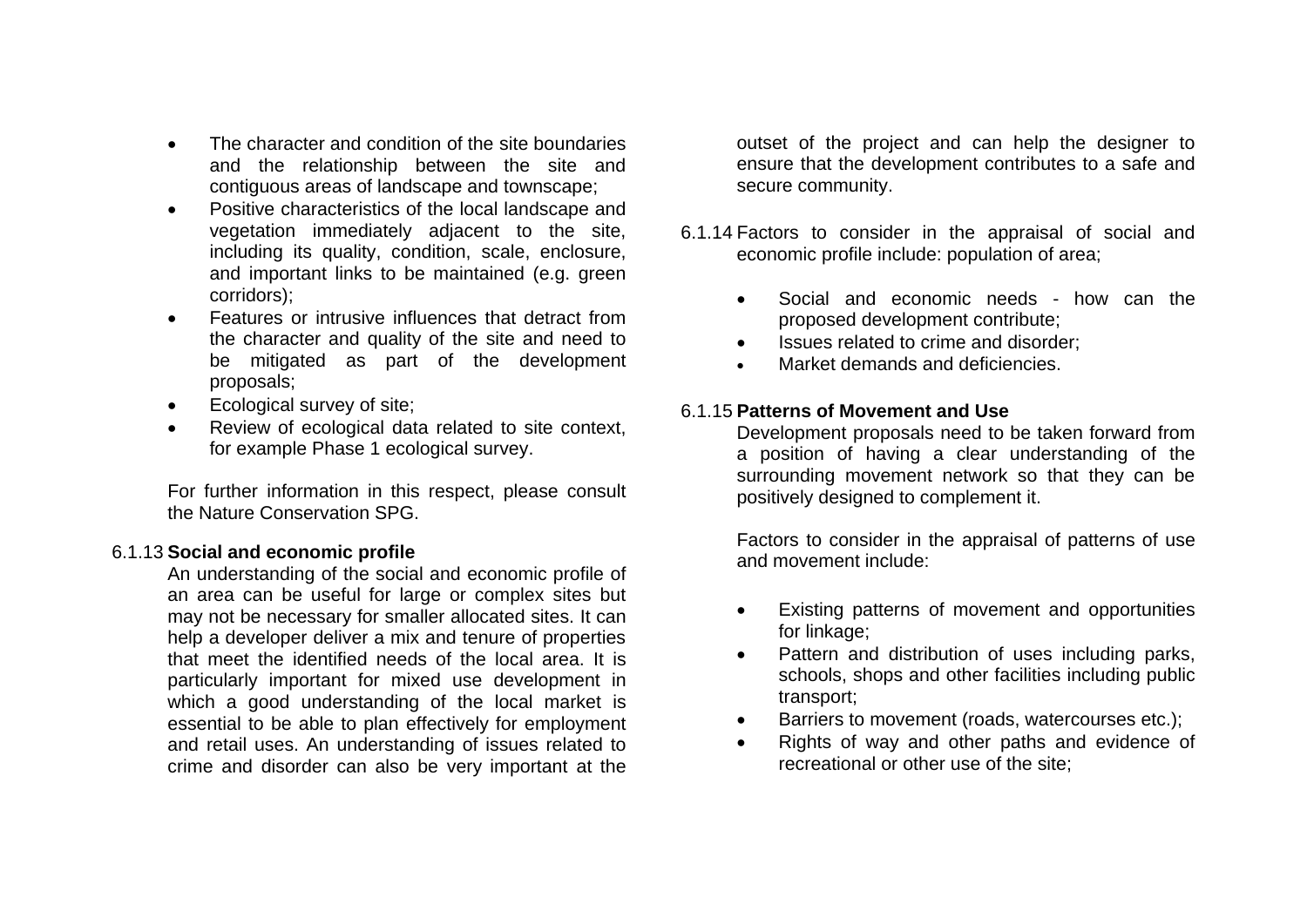- Potential main access points and other potential access links (e.g. footpath and bridleway) from adjacent areas into the site;
- Potential linkages to subsequent stages of development.

## 6.1.16 **Site constraints and opportunities**

The physical characteristics of a site need to be identified and recorded to allow a development to proceed in the full knowledge of all site features, archaeology, infrastructure, services and ground conditions. Factors to consider in the appraisal of site constraints and opportunities include:

- The physical characteristics of the site (e.g. slope, aspect, soils, ground conditions, drainage, microclimate etc.) which may influence development capacity;
- Archaeology; the location and condition of features to be retained (e.g. trees, shrubs, hedges, ponds, watercourses, buildings, structures, walls etc.);
- The presence and location of services (e.g. drains, sewers, ducts, utilities, way leaves, power cables etc.);
- The siting of neighbouring buildings, especially housing, in order to ensure development protects existing amenities.

# 6.1.17 **Visioning**

All projects should be supported by a Design and Access Statement including a 'vision' describing clearly the special role and distinctive character that the development is seeking to achieve.

- 6.1.18 A vision is not the same as a design; it is the idea behind the design, for example whether a site will be developed as a 'loose leafy suburb' or a 'tight urban village'. Vision does not necessarily mean something exciting or out of the ordinary. In fact a vision could be simply 'to create an attractive bit of town in keeping with the local area'. The vision for the site will inform all elements of the design. For example if a development is 'tight and urban' it is likely to be high density with well-enclosed streets and spaces. If 'loose, leafy and suburban' it may be spacious, with a lot of trees and low density.
- 6.1.19 The development of the vision should precede design development. The process of vision development is an excellent time to engage the planning authority, community and other stakeholders in the design process. Anyone proposing new residential development should have a vision for the site, which answers the following questions:
	- What sort of place should this site become taking into account its natural heritage characteristics and context?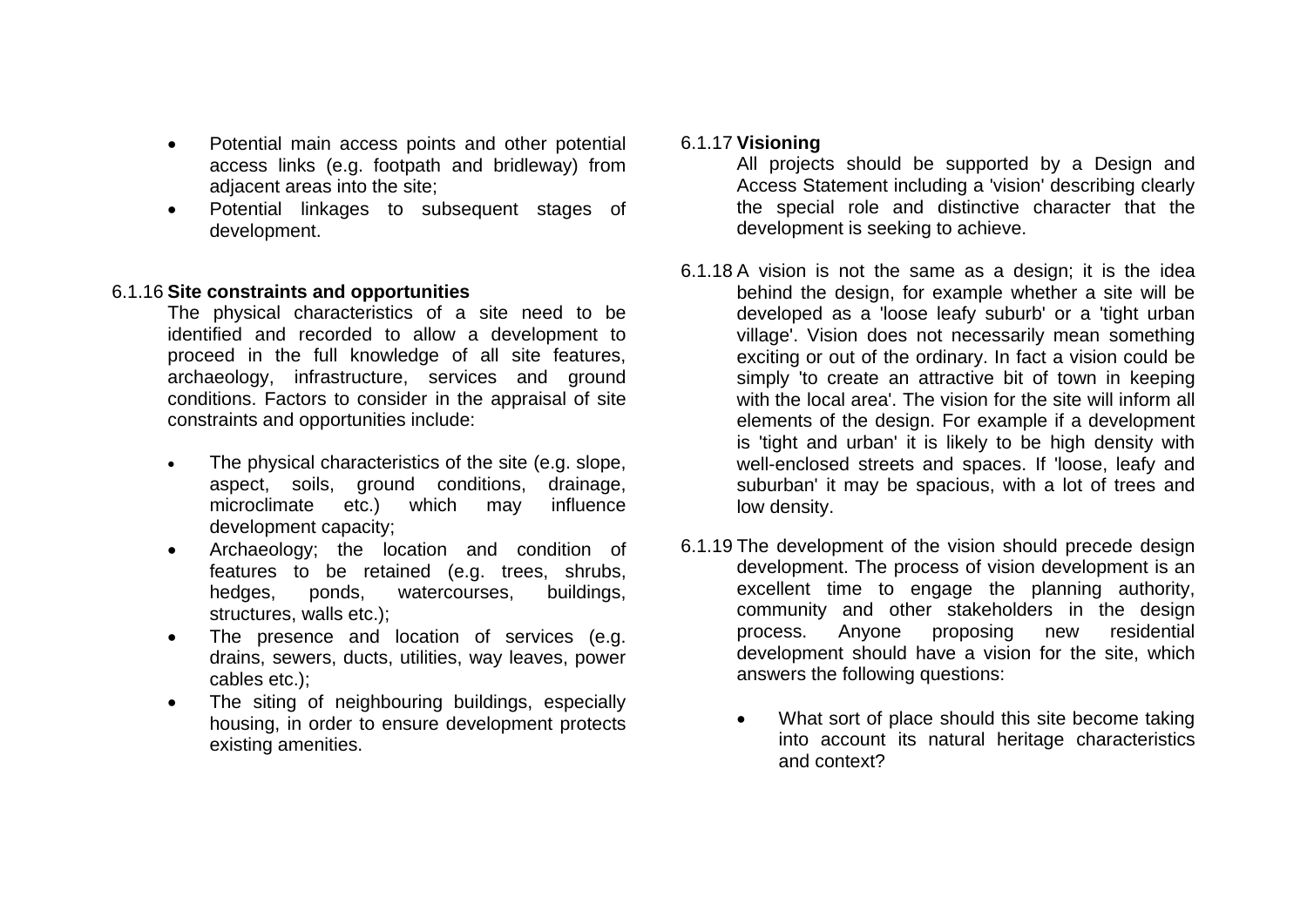- What key words or phrases describe the qualities that it is hoped development will achieve?
- What character and uses would achieve these qualities?

Sometimes it is necessary to think big and be bold. Strong and simple ideas are usually the best.

## 6.1.20 **Design Development and Refinement**

Design development will involve considering how each design and sustainability objective can be achieved on a particular site.

- 6.1.21 Developers and designers should always talk to the local authority before detailed proposals have been developed. A pre-application discussion can help the authority give an opinion on a development proposal at an early stage. At a pre-application discussion the designer or developer should be able to convey:
	- The policy background;
	- The results of the site and context appraisal;
	- Reports of any relevant consultations.
- 6.1.22 The initial 'vision' for the site's development should be in response to the policy background, the site and its settings, the purpose of development and the desire to create a high quality of life for residents; and, an initial indication of how each of the design and sustainability objectives will be achieved.

6.1.23 This information can be set out in a pre-application statement.

> Ideally the developer and the local authority should work together to produce an agreed vision statement and approach to the design principles before detailed design development proceeds. This will ensure that all parties are clear about the aims and objectives of the project at the outset.

# 6.1.24 **Design Commission for Wales**

For major applications, those important to the local community or likely to set a precedent, anyone proposing development may wish the Design Commission for Wales (DCfW) to review the proposals. The Design Commission for Wales is a national organisation established and core funded by the National Assembly for Wales. DCFW's mission is to champion high standards of architecture, landscape and urban design in Wales, promoting wider understanding of the importance of good quality in the built environment, supporting skill building, encouraging social inclusion and sustainable development. DcFW has its own design review process which can be found on its website at www.dcfw.org. Contact details are: **DCfW, 4th Floor Building, Two Caspian Point, Caspian Way, Cardiff Bay CF10 4DQ**.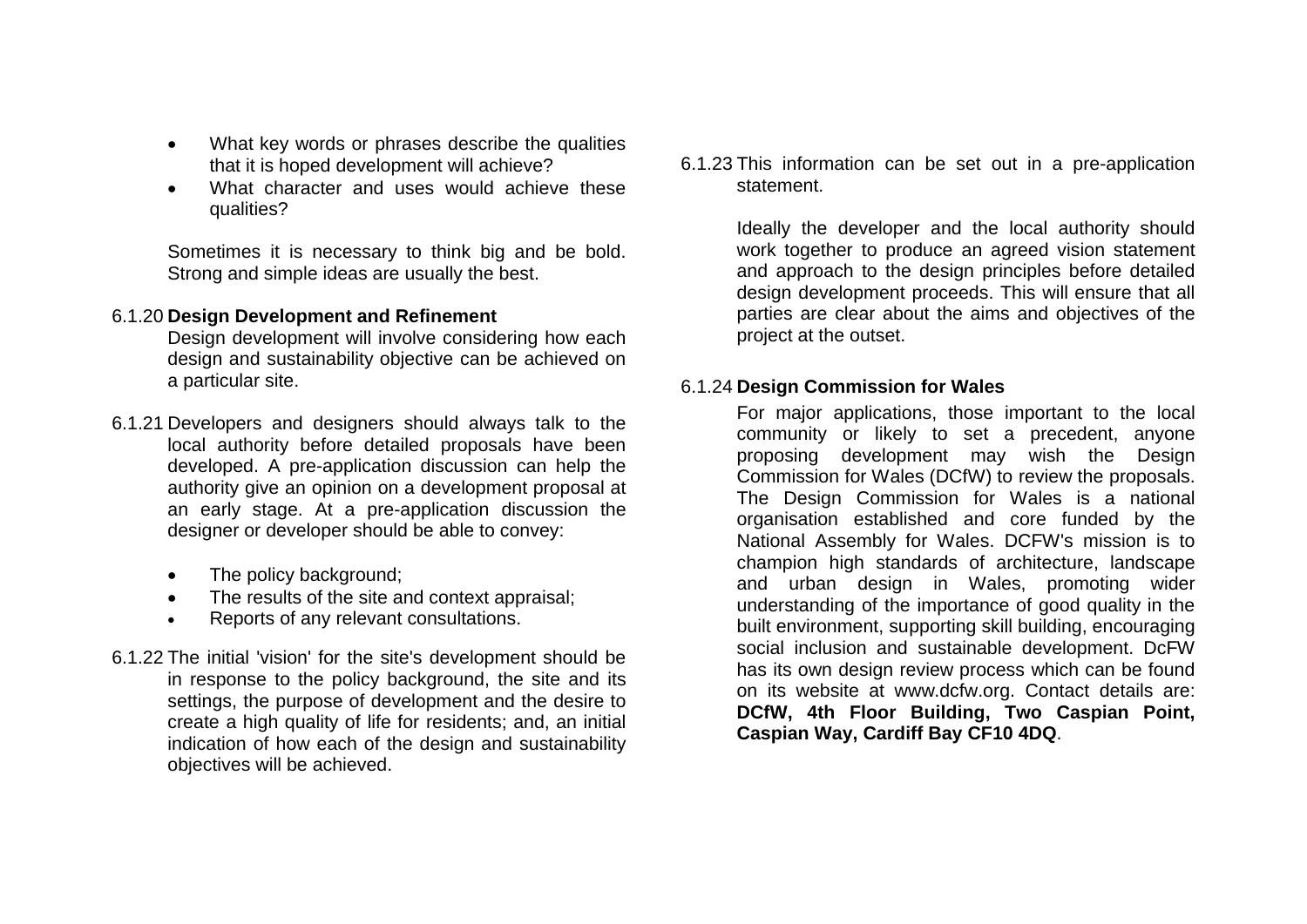# **6.2 Glossary of Terms**

**Accessibility -** The ability of people to move round an area and to reach places and facilities, including elderly and disabled people, those with young children and those encumbered with luggage or shopping.

**Adaptability -** The capacity of a building or space to be changed so as to respond to changing social, technological and economic conditions.

**Area appraisal -** An assessment of an area's land uses, built and natural environment, and social and physical characteristics.

**Brief -** This guide refers to site-specific briefs as development briefs. Site-specific briefs are also called a variety of other names, including design briefs, planning briefs and development frameworks.

**Building line -** The line formed by the frontages of buildings along a street. The building line can be shown on a plan or section.

**Bulk -** The combined effect of the arrangement, volume and shape of a building or group of buildings. Also called massing.

**Character assessment -** An area appraisal identifying distinguishing physical features and emphasizing historical and cultural associations.

**Charrette -** An event (ranging from a couple of hours to several days), which brings together a range of people to discuss design issues. A charrette may or may not use techniques of collaborative design. Also known as a design workshop.

**Conservation area appraisal -** A published document defining the special architectural or historic interest, which warranted the area being designated.

**Context -** The setting of a site or area, including factors such as traffic, activities and land uses as well as landscape and built form.

**Context (or site and area) appraisal -** A detailed analysis of the features of a site or area (including land uses, built and natural environment, and social and physical characteristics) which serves as the basis for an urban design framework, development brief, design guide or other policy or guidance.

**Density -** The floorspace of a building or buildings or some other unit measure in relation to a given area of land.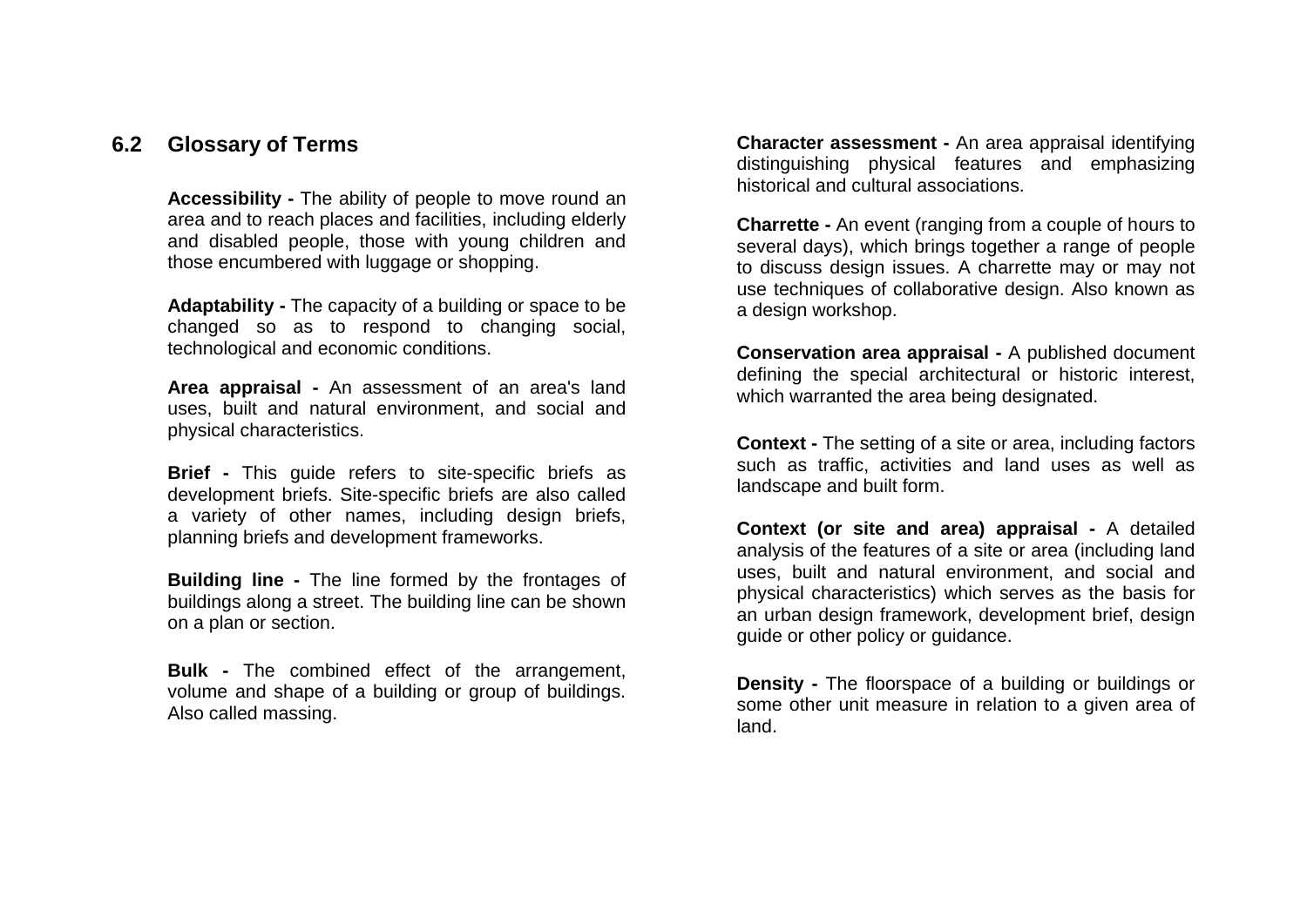**Built density -** can be expressed in terms of plot ratio (for commercial development); number of units or habitable rooms per hectare (for residential development); site coverage plus the number of floors or a maximum building height; or a combination of these.

**Design advisory panel -** A group of people (often architects) with specialist knowledge, which advises a local authority on the design merits of planning applications or other design issues. Also known as an architect's panel.

**Design assessment -** An independent assessment of a design usually carried out for a local authority by consultants, another local authority or some other agency.

**Design guide -** A document providing guidance on how development can be carried out in accordance with the design policies of a local authority or other organisation often with a view to retaining local distinctiveness.

**Design principle -** An expression of one of the basic design ideas at the heart of an urban design framework, design guide, development brief or a development.

**Design standards -** Specific, usually quantifiable measures of amenity and safety in residential areas.

**Design statement -** (a) A pre-application design statement is made by a developer to indicate the design principles on which a development proposal in progress is based. It enables the local authority to give an initial response to the main issues raised by the proposal. (b) A planning application - **design and access statement** sets out the design and access principles that the planning applicant has adopted in relation to the site and its wider context.

**Design workshop -** see 'charrette'.

**Desire line -** An imaginary line linking facilities or places, which people would find it convenient to travel between easily.

**Development brief -** A document, prepared by a local planning authority, a developer, or jointly, providing guidance on how a site of significant size or sensitivity should be developed. Site-specific briefs are sometimes known as planning briefs, design briefs and development frameworks.

**Elevation -** The facade of a building, or the drawing of a facade.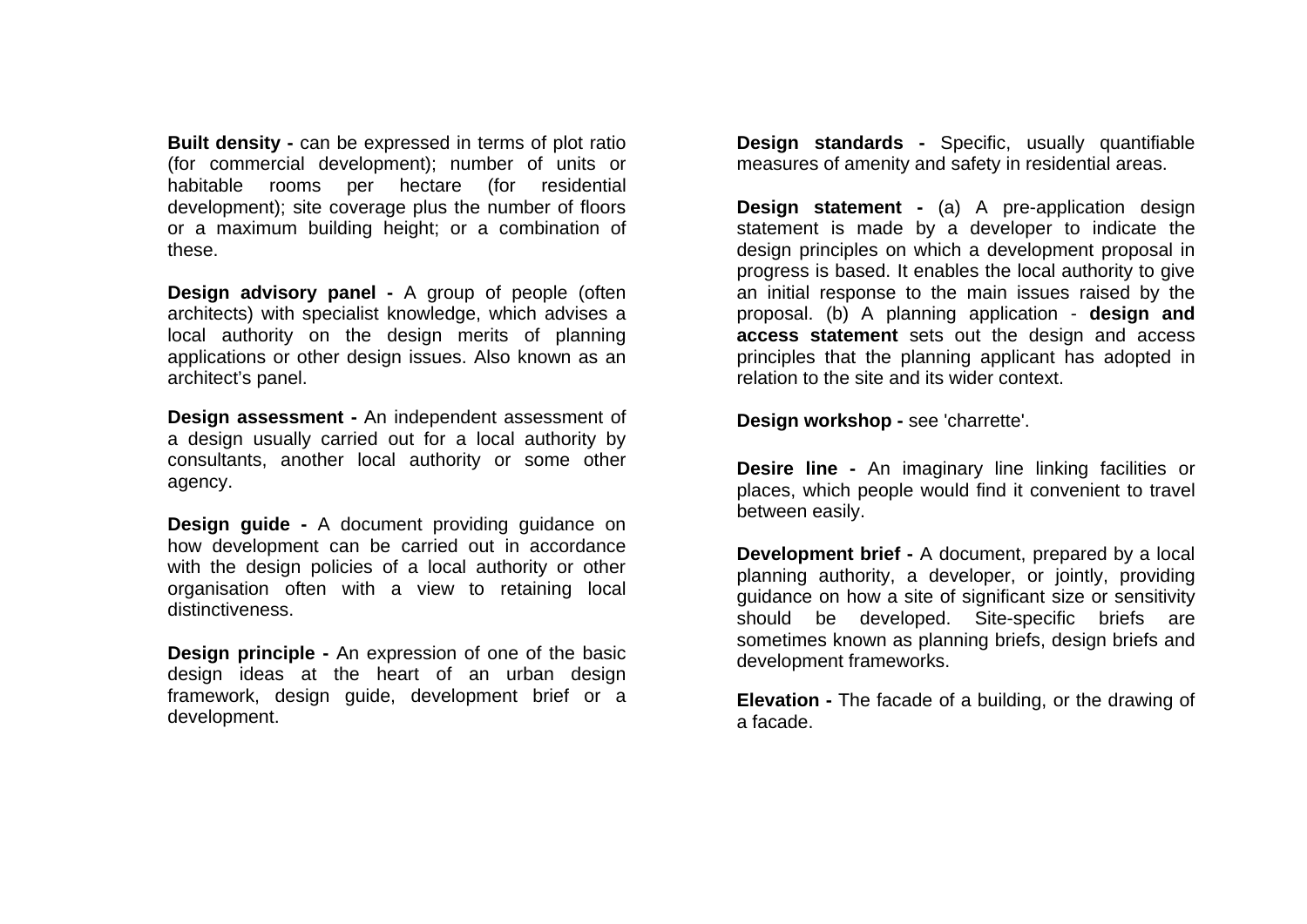**Enclosure -** The use of buildings to create a sense of defined space.

**Energy efficiency -** The extent to which the use of energy is reduced through the way in which buildings are constructed and arranged on site.

**Feasibility -** The viability of development in relation to economic and market conditions.

**Fenestration -** The arrangement of windows on a facade.

**Figure and ground (or figure/ground, or Nolli) diagram -** A plan showing the relationship between built form and publicly accessible space (including streets) by presenting the former in black and the latter as a white background (or the other way round).

**Form -** The layout (structure and urban grain), density, scale (height and massing), appearance (materials and details) and landscape of development.

**Height -** The height of a building can be expressed in terms of a maximum number of floors; a maximum height of parapet or ridge; a maximum overall height; any of these maximum heights in combination with a maximum number of floors; a ratio of building height to street or space width; height relative to particular landmarks or background buildings; or strategic views.

**Human scale -** The use within development of elements, which relate well in size to an individual human being and their assembly in a way, which makes people, feel comfortable rather than overwhelmed.

**Indicative sketch -** A drawing of building forms and spaces, which is intended to convey the basic elements of a possible design.

**Landmark -** A building or structure that stands out from its background by virtue of height, size or some other aspect of design.

**Landscape -** The character and appearance of land, including its shape, form, ecology, natural features, colours and elements and the way these components combine. Landscape character can be expressed through landscape appraisal, and maps or plans. In towns 'townscape' describes the same concept.

**Layout -** The way buildings, routes and open spaces are placed in relation to each other.

**Layout structure -** The framework or hierarchy of routes that connect in the local area and at wider scales.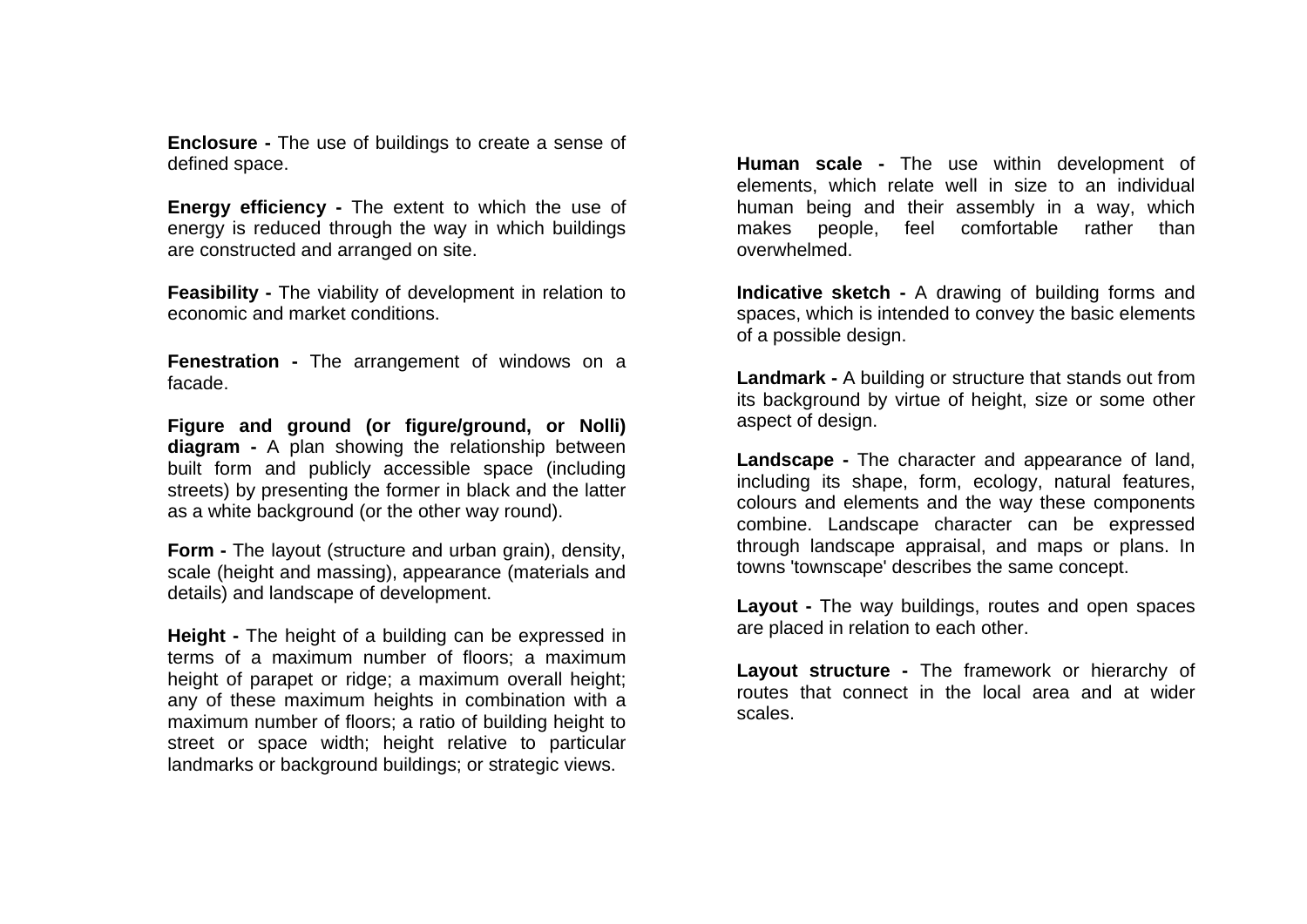**Legibility -** The degree to which a place can be easily understood and traversed.

**Local distinctiveness -** The positive features of a place and its communities, which contribute to its special character and sense of place.

**Massing -** The combined effect of the height, bulk and silhouette of a building or group of buildings.

**Mixed uses -** A mix of uses within a building, on a site or within a particular area. 'Horizontal' mixed uses are side by side, usually in different buildings. 'Vertical' mixed uses are on different floors of the same building.

**Movement -** People and vehicles going to and passing through buildings, places and spaces. The movement network can be shown on plans, by space syntax analysis, by highway designations, by figure and ground diagrams, through data on origins and destinations or pedestrian flows, by desire lines, by details of public transport services, by walk bands or by details of cycle routes

**Natural surveillance (or supervision)** - The discouragement to wrong-doing by the presence of passers-by or the ability of people to be seen out of surrounding windows. Also known as passive surveillance (or supervision).

**Node -** A place where activity and routes are concentrated often used as a synonym for junction.

**Passive surveillance -** See 'natural surveillance'.

**Permeability -** The degree to which an area has a variety of pleasant, convenient and safe routes through it.

**Planning brief -** This guide refers to site-specific briefs as development briefs. Other names, including planning briefs, design briefs and development frameworks are also used.

**Technical Advice Notes (TANs) -** Documents embodying Welsh Assembly Government guidance on general and specific aspects of planning policy to be taken into account in formulating development plan policies and in making planning decisions.

**Plot ratio -** A measurement of density generally expressed as gross floor area divided by the net site area

**Proactive development control -** Any process by which a local authority works with potential planning applicants to improve the quality of development proposals as early as possible before a planning application is submitted.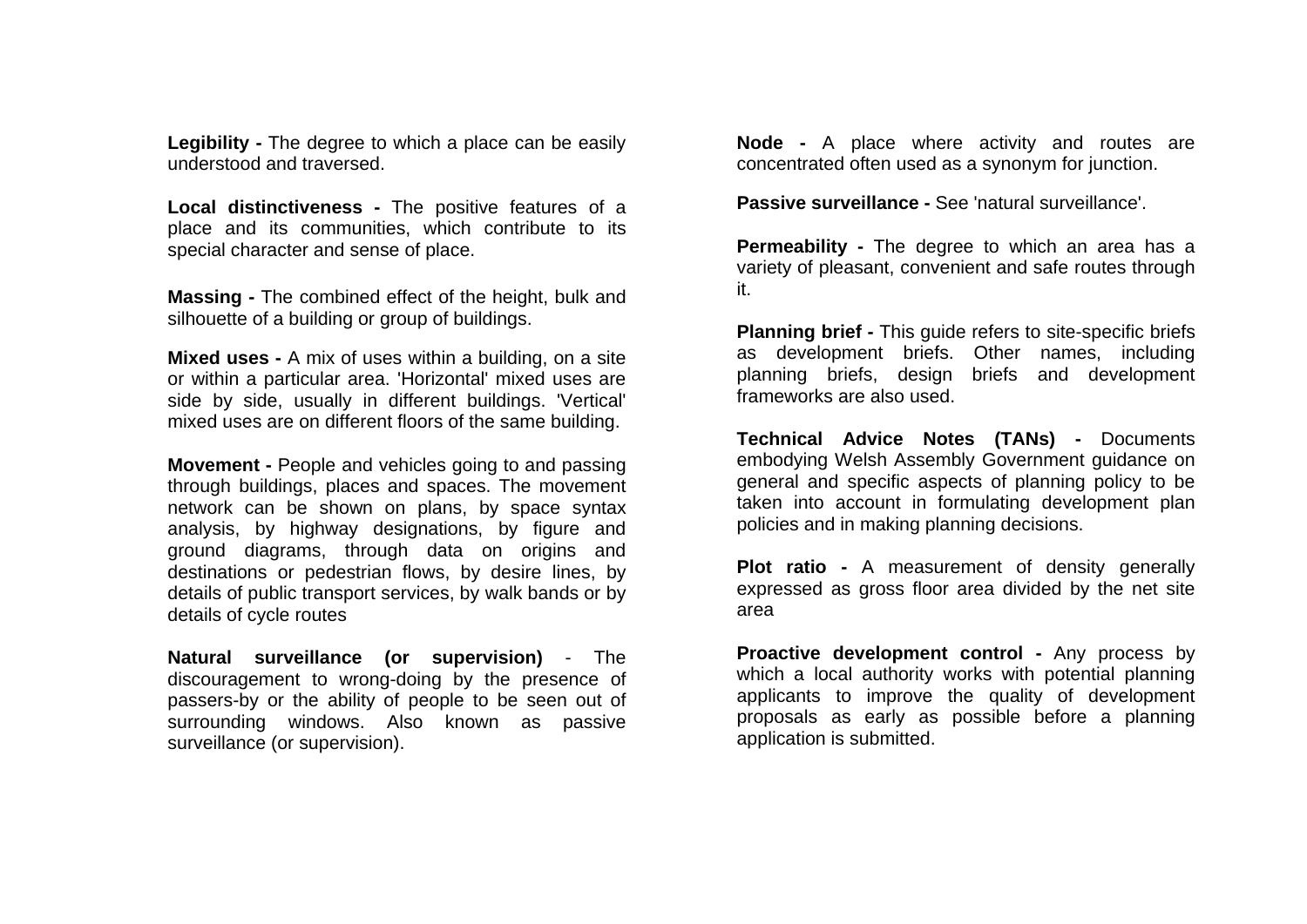**Public art -** Permanent or temporary physical works of art visible to the general public, whether part of the building or freestanding: can include sculpture, lighting effects, street furniture, paving, railings and signs.

**Public domain -** The parts of a village, town or city whether publicly or privately owned) that are available, without charge, for everyone to use or see, including streets, squares and parks. Also called public realm.

**Public realm -** See 'public domain'.

**Scale -** The impression of a building when seen in relation to its surroundings, or the size of parts of a building or its details, particularly as experienced in relation to the size of a person. Sometimes it is the total dimensions of a building, which give it its sense of scale: at other times it is the size of the elements and the way they are combined. The concept is a difficult and ambiguous one: often the word is used simply as a synonym for 'size'. See 'Human scale'.

**Section -** Drawing showing a slice through a building or site.

**Settlement pattern -** The distinctive way that the roads, paths and buildings are laid out in a particular place.

**Sight line -** The line of sight from a traveling vehicle or person. Sight lines will help to determine how fast vehicles are likely to move and how safe other road users are likely to be.

**Street furniture -** Structures in and adjacent to the highway which contribute to the street scene, such as bus shelters, litter bins, seating, lighting, railings and signs.

**Surveillance -** The discouragement to wrong-doing by the presence of passers-by or the ability of people to be seen from surrounding windows.

**Tissue study -** Comparison of scale and layout of different settlements. This technique makes use of overprinting or tracing maps of successful places over the proposed development site or area, at the same scale. Its gives the designer a clue to the capacity of a place and how it may be structured.

**Topography -** A description or representation of artificial or natural features on or of the ground.

**Urban design -** The art of making places. Urban design involves the design of buildings, groups of buildings, spaces and landscapes, in villages, towns and cities, and the establishment of frameworks and processes, which facilitate successful development.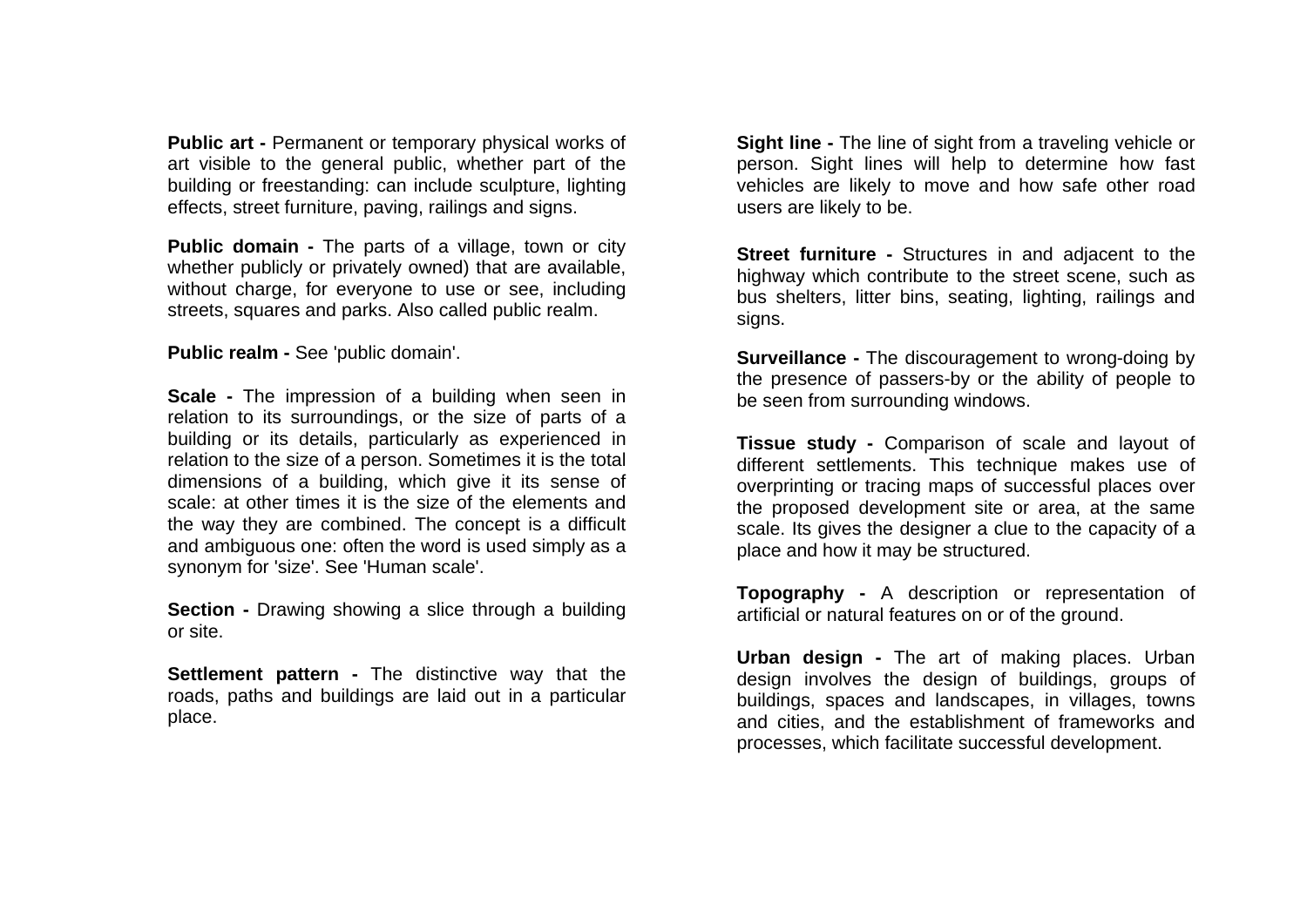**Urban design framework -** A document which informs the preparation of development plan policies, or sets out in detail how they are to be implemented in a particular area where there is a need to control, guide and promote change. Area development frameworks are also called a variety of other names, including urban design strategies, area development frameworks, spatial masterplans, and planning and urban design frameworks.

**Urban grain -** The pattern of the arrangement and size of buildings and their plots in a settlement; and the degree to which an area's pattern of street-blocks and street junctions is respectively small and frequent, or large and infrequent.

**Vernacular -** The way in which ordinary buildings were built in a particular place, making use of local styles, techniques and materials and responding to local economic and social conditions

**View -** What is visible from a particular point. Compare 'Vista'.

**Vista -** An enclosed view, usually a long and narrow one.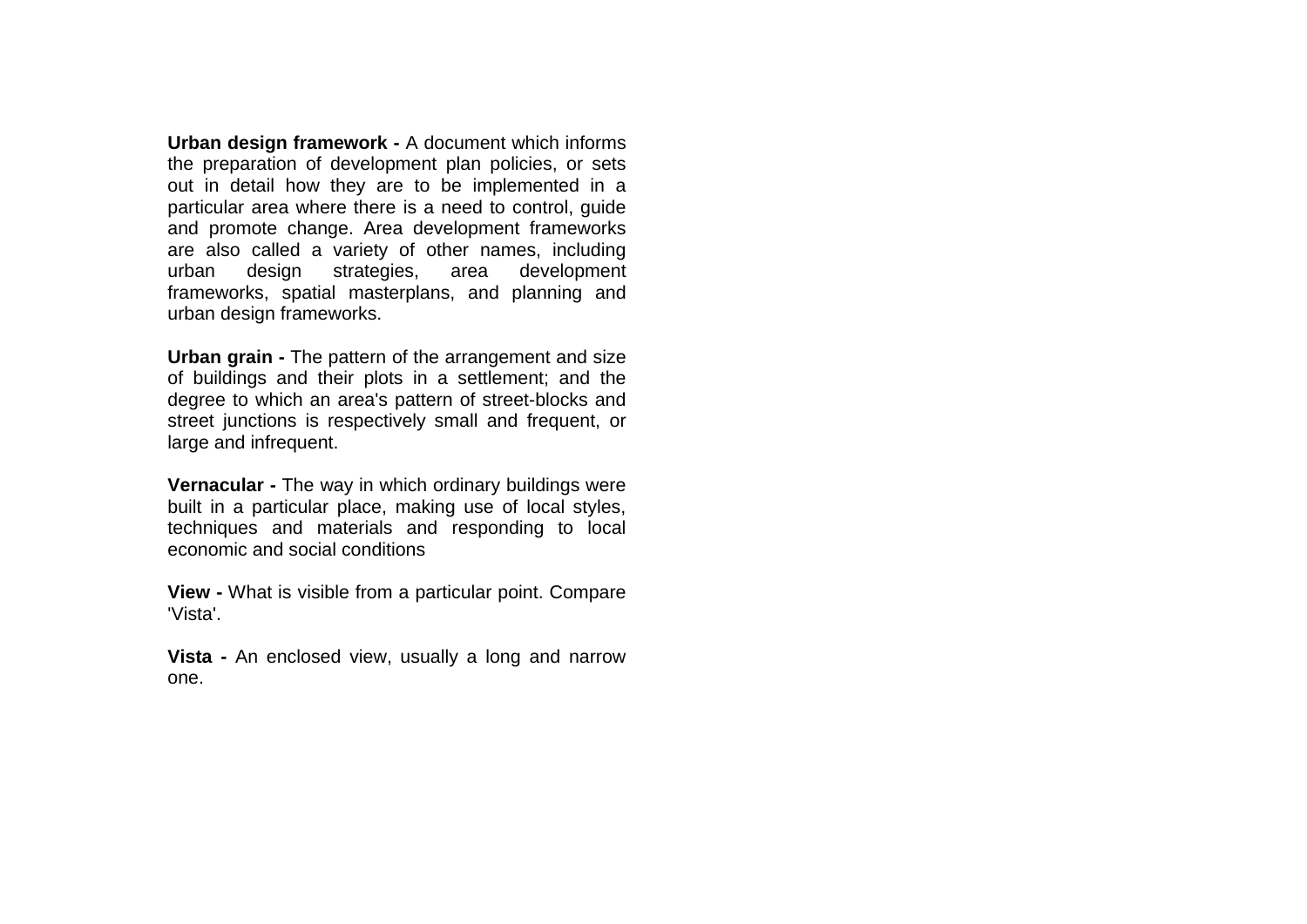# **6.3 Key References**

Audit Commission 1999, Listen Up! Effective Community Consultation

BRE 2000, The Green Guide to Housing Specification

BRE 2004 Thinking Business Space

BREEAM (BRE Environmental Assessment Method), www.breeam.org

British Standards Institute BS8300, 'Access for Disabled People'

CABE 2002, The Value of Good Design

CABE/DCfW 2004, Creating Excellent Buildings

CABE/DCfW 2004, Creating Successful Masterplans

Cardiff University/WWF 2004, Sustainable Construction - Practical Guidance for Crime and Disorder Act 1998, Section 17

CIRIA 2004, Code of Practice: Rights of Access -Goods facilities, services and premises

Considerate Constructors Scheme, www.ccscheme.org.uk

DETR 1998, Places Streets and Movement

DETR 2000, By Design

DETR GPG274, Environmentally Smart Buildings - a Quantity Surveyors Guide to the cost -effectiveness of energy efficient offices

DETR GPG287, The Design Team's Guide to Environmentally Smart Buildings

DfT 2007, Manual for Streets

DfT 2010, Manual for Streets 2 – Wider Application of the Principles

Disability Rights Commission www.drc.org.uk, Designing for Accessibility, Centre for Accessible Environments www.cae.org.uk

DTLR/CABE, 2001, Better Places to Live

English Partnerships, 2000, Urban Design Compendium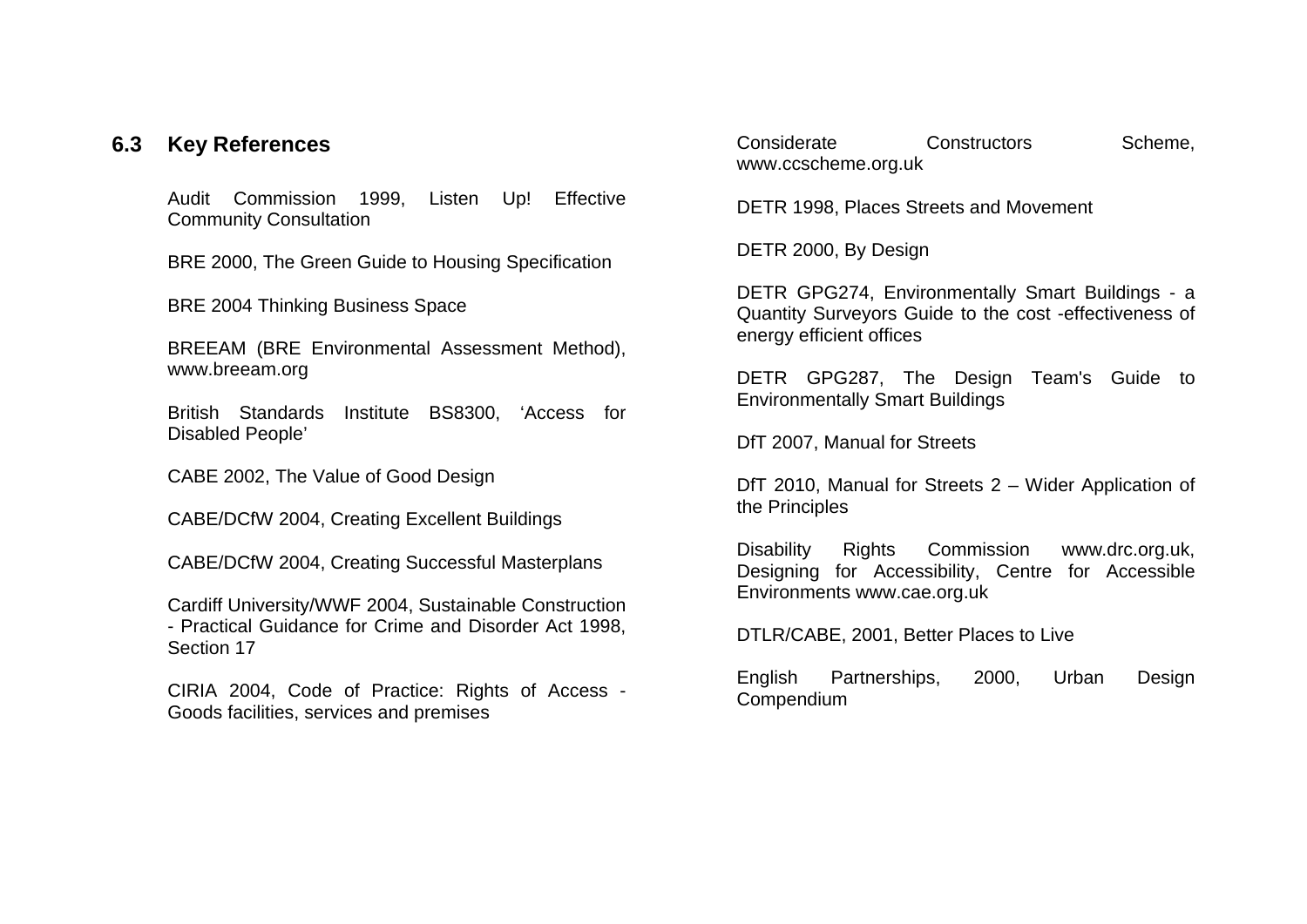Evans et al November 1998 - The Long Term Costs of Owning and Using Buildings, The Royal Academy of **Engineering** 

Faber Maunsell/DTI 2004, Engage - how to deliver socially responsible construction - a client's guide

Housing Forum February 2002, Rethinking Construction, 20 steps to encourage the use of whole life costing

IDeA Knowledge and WWF (website), Mainstreaming Sustainable Development through Modernisation

King Sturge 2004, Property Sustainability Matters - Caveat Emptor

Local Planning Authorities, Local Biodiversity Action Plans

National Assembly for Wales 2004, Starting to Live **Differently** 

ODPM 2004, Safer Places - The Planning System and Crime Prevention

Planners and Developers, Sustainable Housing Design Strategy for Wales

Sustainable Buildings: Benefits for occupiers, BRE Information paper

TCPA 2004, Biodiversity by Design - A Guide for Sustainable Communities

UWE 2003, Shaping Neighbourhoods

UWE/LGMB, 1995, Sustainable Settlements

WDA 1995, Landscapes Working for Wales

WDA 2003, Biodiversity Guidelines

WDA 2005, 'The Welsh Development Agency Design Strategy'

Welsh Assembly Government 2002, TAN 12 Design

Welsh Assembly Government 2004, Sustainable Development Action Plan

Welsh Assembly Government 2010, TAN 22 Sustainable Buildings

Welsh Assembly Government 2011, Planning Policy Wales

Welsh Office Circular 16/94, 'Planning Out Crime'